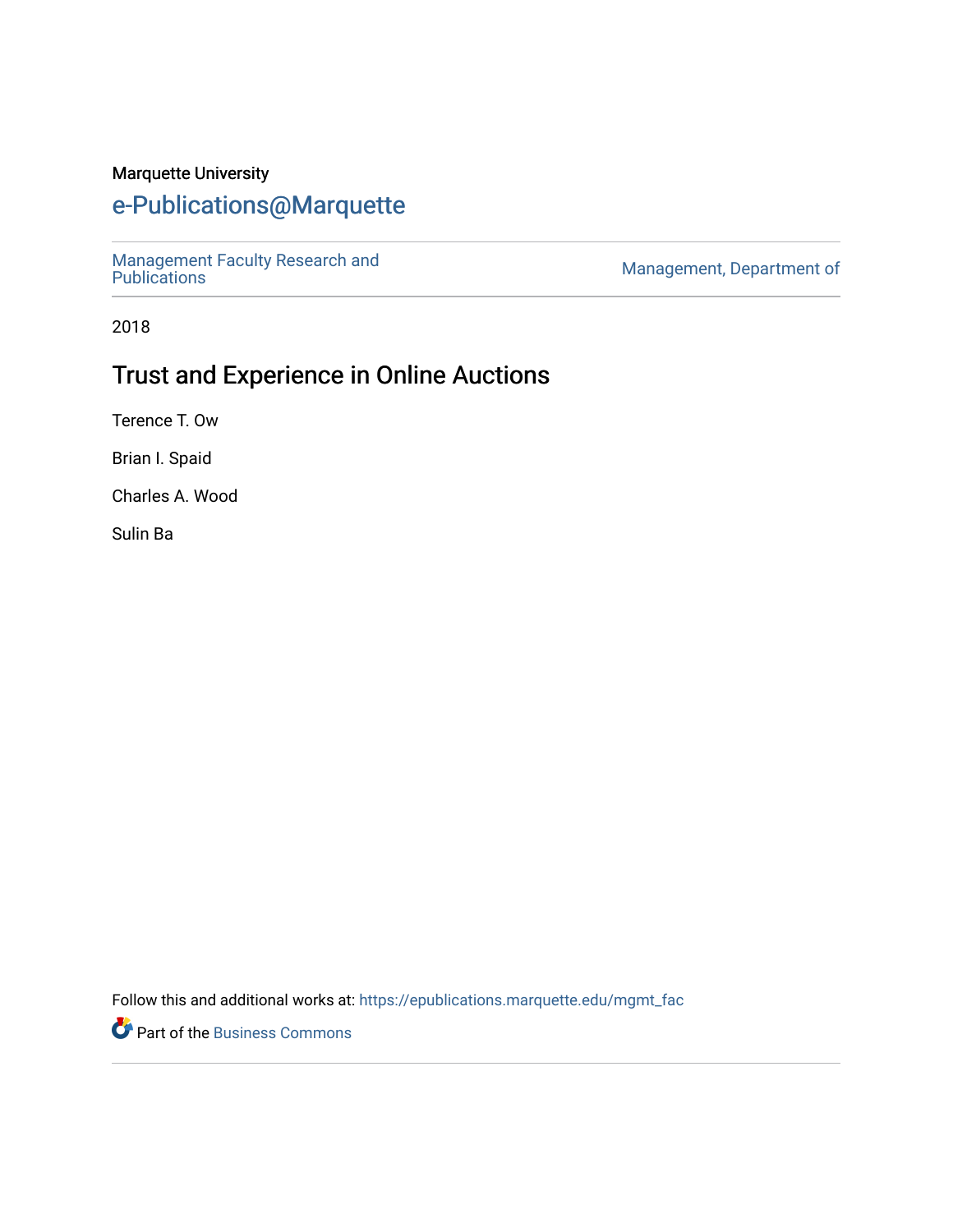### **Marquette University**

# **e-Publications@Marquette**

# *Management Faculty Research and Publications/College of Business Administration*

*This paper is NOT THE PUBLISHED VERSION;* **but the author's final, peer-reviewed manuscript.** The published version may be accessed by following the link in the citation below.

*Journal of Organizational Computing and Electronic Commerce*, Vol. 28, No. 4 (2018) : 294-314. [DOI.](https://www.tandfonline.com/doi/abs/10.1080/10919392.2018.1517478?journalCode=hoce20) This article is © Taylor & Francis and permission has been granted for this version to appear in [e-](http://epublications.marquette.edu/)[Publications@Marquette.](http://epublications.marquette.edu/) Taylor & Francis does not grant permission for this article to be further copied/distributed or hosted elsewhere without the express permission from Taylor & Francis.

# Trust and Experience in Online Auctions

Terence T. Ow Department of Management, College of Business Administration, Marquette University, Milwaukee, WI Brian I. Spaid Department of Marketing, College of Business Administration, Marquette University, Milwaukee, WI Charles A. Wood: ShiftSecure, Philadelphia, PA Sulin Ba Department of Operations and Information Management, School of Business, University of Connecticut, Storrs, CT

## Abstract:

This paper aims to shed light on the complexities and difficulties in predicting the effects of trust and the experience of online auction participants on bid levels in online auctions. To provide some insights into learning by bidders, a field study was conducted first to examine auction and bidder characteristics from eBay auctions of rare coins. We proposed that such learning is partly because of institutional-based trust. Data were then gathered from 453 participants in an online experiment and survey, and a structural equation model was used to analyze the results. This paper reveals that experience has a nonmonotonic effect on the levels of online auction bids. Contrary to previous research on traditional auctions, as online auction bidders gain more experience, their level of institutional-based trust increases and leads to higher bid levels. Data also show that both a bidder's selling and bidding experiences increase bid levels, with the selling experience having a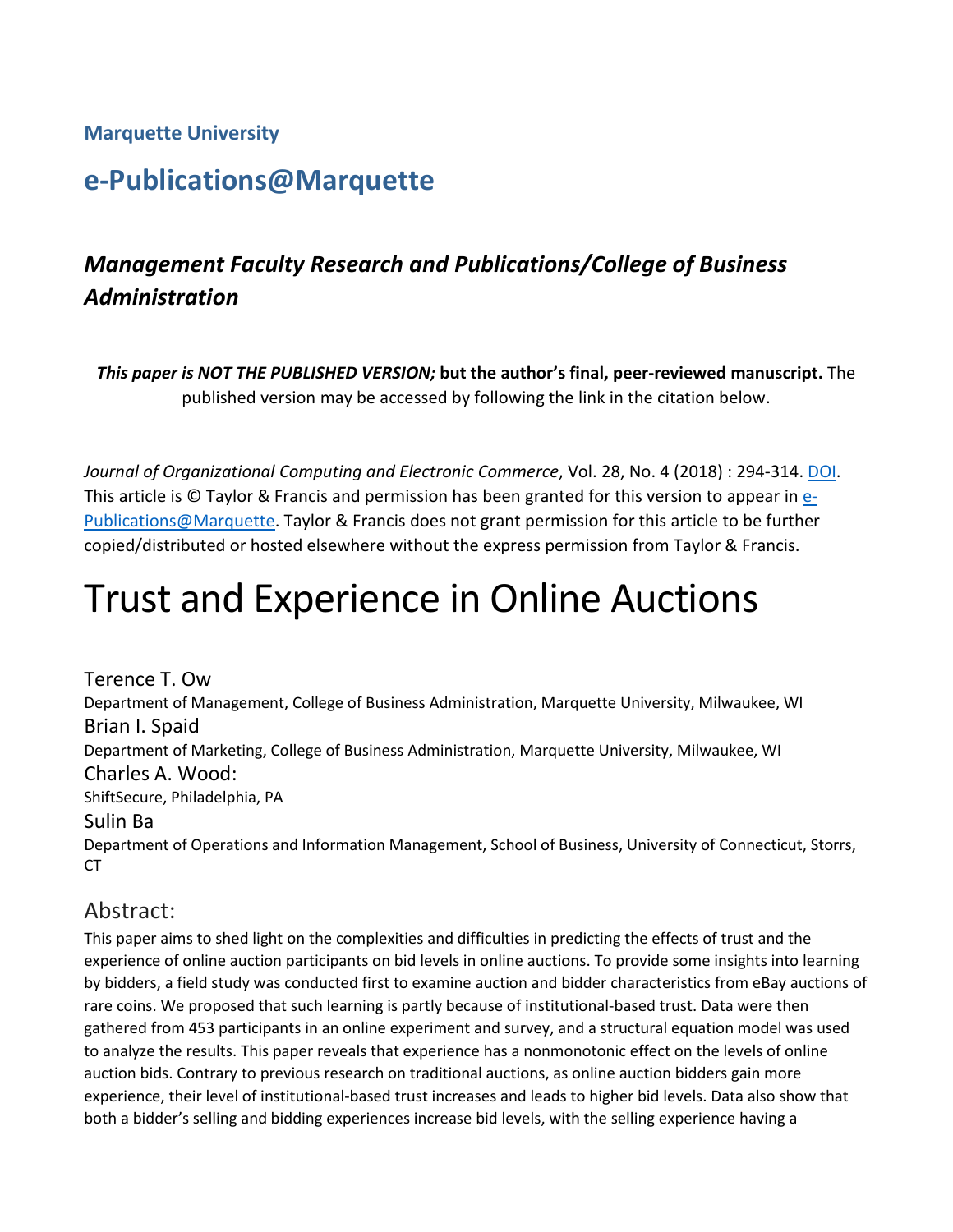somewhat stronger effect. This paper offers an in-depth study that examines the effects of experience and learning and bid levels in online auctions. We postulate this learning is because of institutional-based trust. Although personal trust in sellers has received a significant amount of research attention, this paper addresses an important gap in the literature by focusing on institutional-based trust.

Keywords: online auction, electronic markets, trust behavior, selling and bidding experience, learning

# Introduction

Information technologies, especially the Internet, have significantly changed the way people exchange information and participate in business transactions. They have enabled electronic commerce (EC) business models whose reach and scope were unattainable in traditional markets. Online auctions especially represent a robust and profitable retail business model. eBay, the premier online auction retailer, boasted 167 million global active buyers in 2016 and \$84 billion in gross merchandise volume (GMV) (eBay, 2017). This reflects a year over year increase of both active buyers and GMV and underscores the revenue generating power of online auctions.

Just as the rate of participation and volume of online auctions have increased, so have the incidents of fraud in these transactions. In the fourth quarter of 2015, 27 fraud attacks occurred for every 1000 e-commerce transactions, a 215% increase from the first quarter of the same year (Meola, 2016). According to a report by the U.S. Federal Bureau of Investigation (FBI) Internet Crime Complaint Center (IC3) (2016), 288,012 individual complaints of Internet-based crime occurred in 2015, a number estimated to be only 15% of the actual instances of fraud perpetrated. Of those complaints that included a monetary loss (127,145), the average was \$8,421. Online fraud has had a significant impact on U.S. online retailers; estimates show a loss of 1.3% of all revenues in 2015 (Meola, 2016). Auction-based fraud is a significant portion of this Internet-based fraud, ranking fourth in prevalence after nonpayment/nondelivery scams, 419/overpayment scams, and identity theft.

Institutions that host online auctions have undertaken various protective measures to address these problems. For example, eBay offers escrow services that withhold a buyer's payment to the seller until the buyer has received the merchandise and reported his or her satisfaction with the transaction. Similarly, payment services such as PayPal protect buyers by securely storing a buyer's payment information so that a buyer does not need to share any financial information with a seller.

Research has shown that these mechanisms help build institutional trust—the comfort and sense of protection a consumer has with a specific business (Hu, Lin, Whinston, & Zhang, 2004; Pavlou, 2002; Pavlou & Gefen, 2004). Trust is an important consideration for traditional retailers because trustworthy sellers can charge more as buyers experience satisfactory transactions over time (C. Shapiro, 1982). Similarly, online retail transactions have been shown to increase trust as shoppers gain more experience with online retailers (Gefen, Karahanna, & Straub, 2003).

This exposes an important conflict in the literature between traditional transactions and online auctions with respect to experience. Lambert (1972) argues that inexperienced buyers in traditional transactions are unwilling to pay as much as highly experienced buyers because highly experienced buyers are more confident of increased quality. However, auction research suggests that inexperienced bidders have a higher willingness to pay (overbid), paying more than the expected value for items (Kagel & Richard, 2001) - a phenomenon known as the Winner's Curse. In our research, we investigated the complex relationships between bidder experience, learning behavior, and institutional-based trust.

We first conducted a field study by observing data from winning bids in 24,579 rare coin auctions to examine how experience affected a buyer's final bid. We then undertook to understand this learning effect by conducting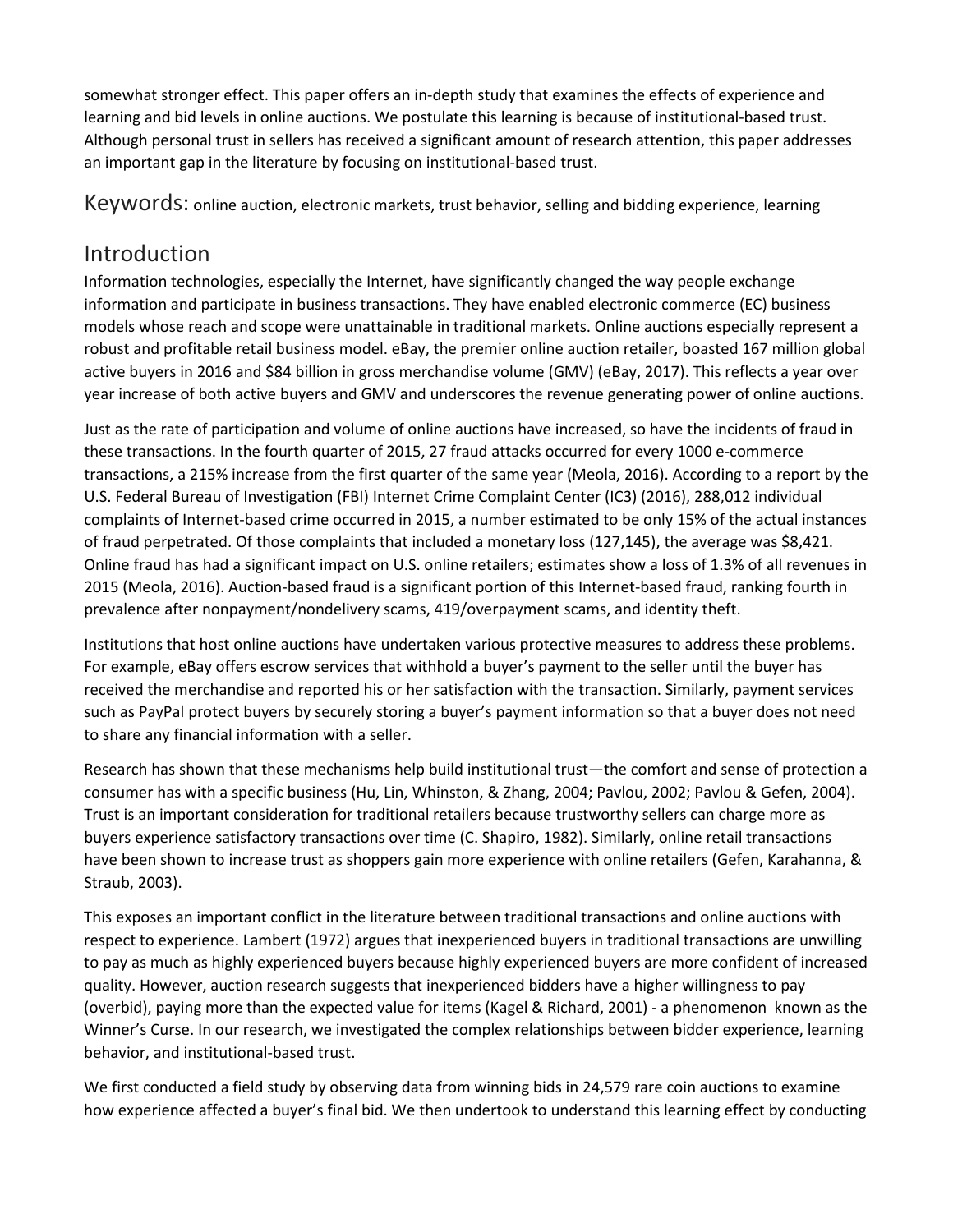an online survey of 453 subjects who also participated in an experiment in which each respondent entered 25 bids in different online auctions.

This paper offers an in-depth examination of the effects of buyer experience and learning behavior on the bid levels of buyers in online auctions. We empirically demonstrated how institutional-based trust and its effect on bid levels could explain learning behavior. In addition, we found that in online auctions inexperienced bidders discount their bid levels because they lack this institutional-based trust and that the skills and abilities to find items at lower prices exist only at much higher levels of bidder experience.

# Theoretical Foundations

In this section, we examine the literature on the role of experience in auctions and how bidder experience relates to institutional-based trust in online markets.

## Experience and Auction Bid Levels

Several studies have examined how experience relates to bid levels. If all bidders derive a common valuation of an item from a distribution, only the highest valuation will win the auction. Moreover, this highest valuation, often from inexperienced bidders, will typically exceed the expected common value of most auction participants, Kagel and Richard (2001) found that in traditional auctions inexperienced bidders bid higher than experienced bidders. However, Easley, Wood, and Barkataki (2010) found that experienced bidders in online auctions tend to gravitate toward bidding patterns that reduce their bid levels. These findings suggest a conclusion that experienced bidders in both traditional and online auctions change their bidding patterns and behavior to identify and win auctions with lower bids. Thus, we should see a *decrease* in the bid levels for items as a buyer's experience increases because experienced buyers are better able to judge the value of items sold in online auctions.

## Experience, Learning, and Institutional-Based Trust

Information asymmetry occurs when one party in a transaction has more information than the other party. Information asymmetry, and its effect on electronic market transactions, is of special interest to electronic market researchers because the Internet changes the way a seller's information flows to the buyer. Ba, Whinston and Zhang (2003) described how information asymmetry can exist in electronic markets in the areas of product characteristics, seller identity, and seller characteristics. Existing research also recognizes trust as a necessary facilitator in online transactions (Bhattacherjee, 2002; Lowry, Vance, Moody, Beckman, & Read, 2008). Anonymous Internet sellers can mask their identities as well as the quality of the products they sell, thus increasing various forms of information asymmetry with a reduced risk of detection and punishment. Ba and Pavlou (2002) emphasize that because of the increase in information asymmetry in these areas, a buyer's trust in a seller is more critical for successful transactions in electronic markets, like online auctions, than in traditional markets.

Learning — or specifically bidder learning — happens when bidding strategy changes over time because of accumulated experience (Srinivasan and Wang 2010) without regard to whether a bidder wins. Wang and Hu (2009) infer bidding learning directly from prior experiences and this bidder learning "transcends categories" rather than limited to certain product (Srinivasan and Wang 2010). Wang and Hu (2009) tracked new bidders and observed their bidding behavior over time. They showed that novice bidders learned from their experience and followed the conventions of the learning literature (Darr et al. 1995); they defined experience in their study as the actual number of auctions in which a bidder participated. We would expect that with more experience, a bidder learns to adopt a strategy that will result in a winning bid.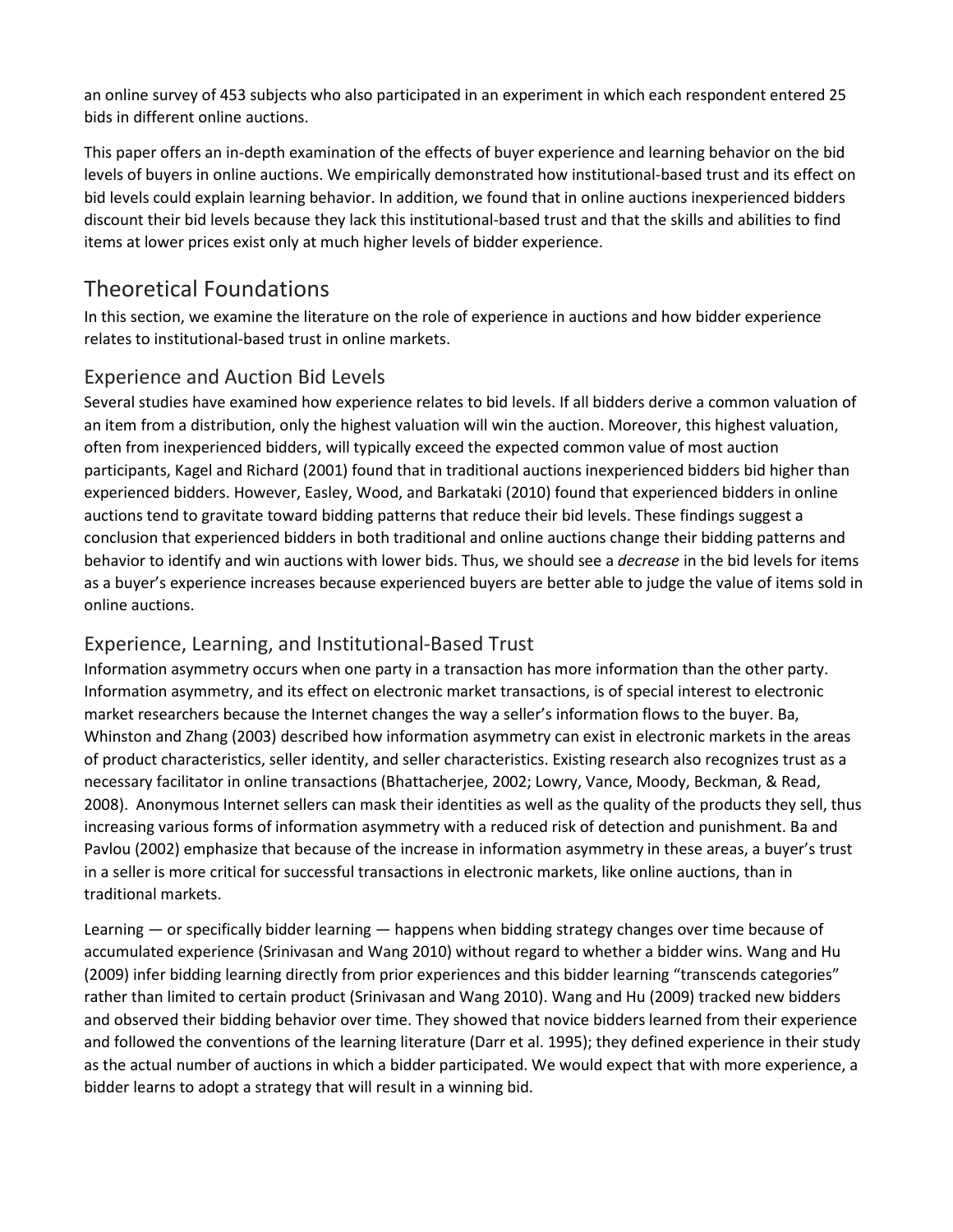Beyond trust in an individual seller, Zucker (1986) identified institutional-based trust as one of the major types of trust formed on the basis of an institution's guarantees, safety nets, or other structures that help individuals transact business. McKnight, Choudhury, and Kacmar (2002) discussed the two aspects of institutional-based trust: situational normality and structural assurances. Situational normality deals with understanding the social norms that exist within an institution or, in this research, a marketplace.

Structural assurance, on the other hand, is defined as guarantees and constructs an institution provides that deter opportunistic behavior and thus facilitate more successful transactions (McKnight, Cummings, & Chervany, 1998). Pennington, Wilcox, and Grover (2003) examined structural assurances that lead to trust in an underlying transactional technology platform. They showed that guarantees can lead to increased system trust and increased perceived vendor trust, which in turn lead to an increase in the purchase intent of a buyer. For example, eBay can remove a badly behaving seller or even identify such a seller to permit the instigation of legal proceedings. Shapiro (1982) discussed structural safeguards such as regulations, guarantees, and legal recourse and found that all of them have a positive effect on institutional-based trust. For example, eBay's feedback mechanism can not only potentially punish an untrustworthy seller but also enable a trustworthy seller to receive a price premium. Shapiro (1982) pointed out that reputation can be considered a structural safeguard, in that vendors who act opportunistically will face a customer backlash that will result in reduced bid levels because consumers will refuse to pay as much for an opportunistic seller's goods. As a result, eBay's feedback mechanism acts as a structural safeguard in that sellers will avoid acting opportunistically so as to ensure their ability to derive the highest possible bid prices for their products.

Research has shown that customers' trust is shaped through their experiences (Gefen et al., 2003). Even if their initial trust of another party is low, experience with this other party brings familiarity, which significantly influences their intended behavior. In an online auction setting, once a buyer understands the social norms of an institution or has enough successful transactions with different sellers in a marketplace, we posit that he or she will develop institutional-based trust that will lead to trust in the sellers in a marketplace because a buyer will generalize about the behavior of the rest of the sellers based on his or her dealings with a few sellers. Such a buyer believes that the social norms of the sellers preclude opportunistic behavior. For example, if an eBay bidder has made several purchases and has received the items as promised, that bidder will begin to believe that opportunistic behavior is the exception, not the norm, in the online auction environment.

Based upon the findings of these researchers, we should expect to see an *increase* in the bid levels from highly experienced bidders because institutional-based trust increases with experience, and experienced buyers would not feel a need to discount their bid levels because of feelings of distrust.

# Research Model and Hypotheses

Thus far we have examined what we categorize as two bodies of research. One body of research predicts, and empirically shows, that bid levels *decrease* as experience increases, but the other body of research, based on an examination of institutional-based trust, predicts that bid levels *increase* with experience. In this section, we will undertake to reconcile these two viewpoints by using a conceptual model that illustrates the effects of experience on price.

Experience is a multifaceted variable that demonstrates a subject's level of understanding of price levels and best bidding practices for items bought in online auctions. Experience can be gained in several ways: length of time that a person has participated in online auctions, the amount of online auction activity that the subject has engaged in, and the number of auctions the person has won. Like Kagel and Richard (2001) and others, we contend that as bidders gain experience, they are better able to determine good deals from bad ones and thus decrease their bid levels over time. Therefore, in general,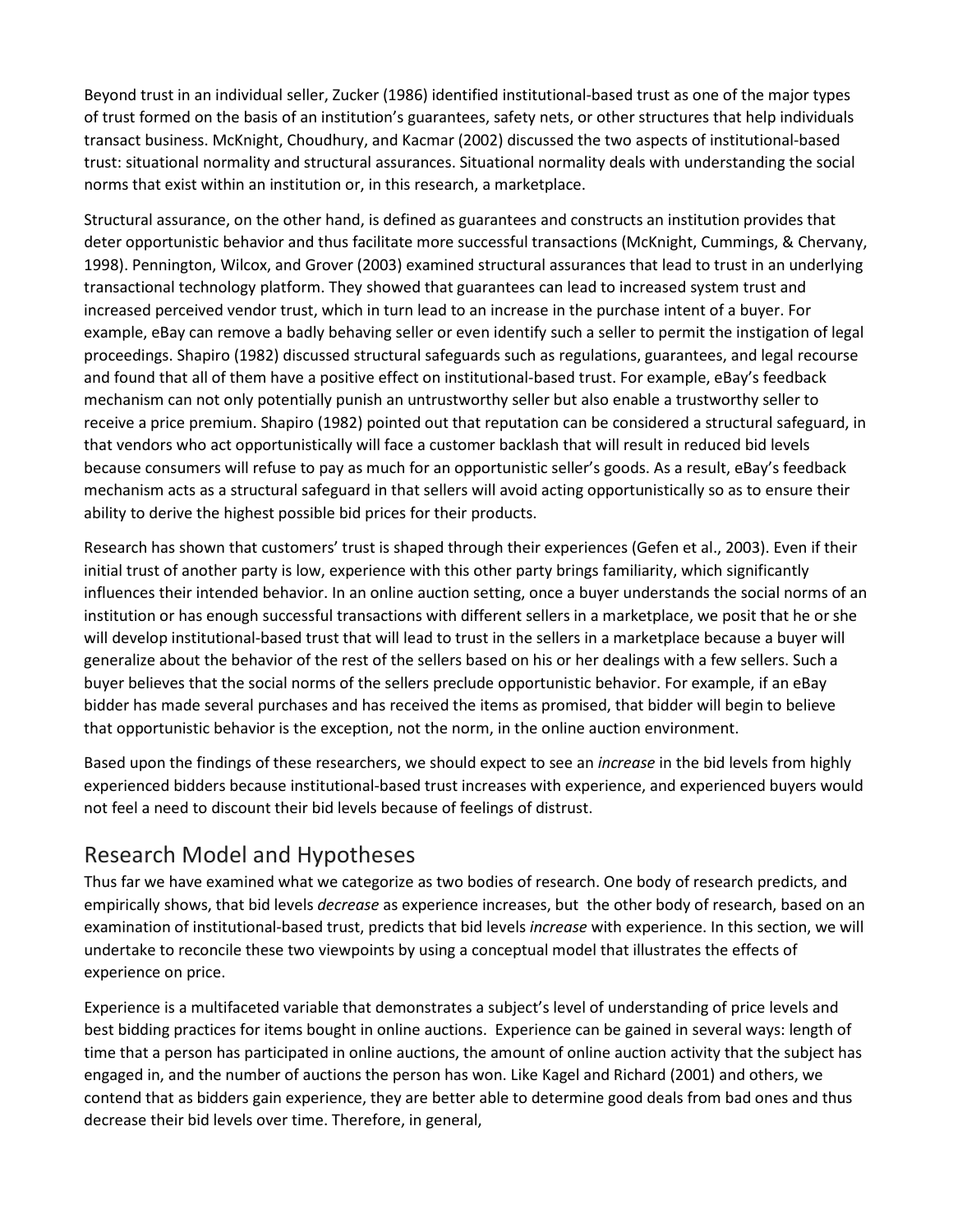H1a: Bidders with more bidding experience in online auctions have lower bid levels.

H1b: Bidders with more selling experience in online auctions have lower bid levels.

We posit here that part of a bidder's learning is to better understand who he or she is dealing with. This understanding also safeguards the bidder in submitting a successful bid without fear of being cheated. Institutional-based trust is trust affected by the safeguards that an institution has in place and by a subject's sense of being secure when dealing with that institution. One debatable subject is how different forms of trust develop. McKnight, Choudhury and Kacmar (2002) and Robert, Denis, and Hung (2009) pointed out the existence of two divergent viewpoints on trust development, one from cognitive-based trust research and the other from knowledge-based trust research. The cognitive-based trust literature embodies the concept of "swift trust"; in this approach, trusting beliefs form relatively quickly and before an individual has meaningful information about the object in question. This rapid formation of trust is because of social categorization, reputation, illusions (e.g., irrational thinking), disposition, institutional roles and structures, or the need to immediately cooperate on a task (McKnight et al., 1998; Meyerson, Weick, & Kramer, 1996; Xu, Feng, Wu, & Zhao, 2007). In contrast, the knowledge-based trust literature derived from management and economic research posits that trust develops gradually and must be built through experiential social exchange (Blau, 1964; Greiner & Wang, 2007; Lewicki, 1995; Luhmann, 1979; Pavlou & Gefen, 2004; Ring & van de Ven, 1994; D. L. Shapiro, Sheppard, & Cheraskin, 1992).

When examining institutional-based trust, an argument can then be made that if trust is gained immediately (or nearly so), then one would expect no relationship between experience and institutional-based trust. Conversely, if trust develops through experience, we should see an increase in institutional-based trust as experience increases. We hypothesize that experience is necessary to develop institutional-based trust:

H2: Increased bidder experience with online auctions leads to higher institutional-based trust.

Moreover, previous research suggests that trustworthy sellers receive price premiums for their products (Ba & Pavlou, 2002; Dellarocas & Wood, 2008; C. Shapiro, 1982). Because institutional-based trust increases with experience, it is reasonable to expect that highly experienced bidders are willing to bid at higher levels because of a relatively higher level of such trust.

H3: Institutional-based trust is associated with higher bid levels in online auctions.

#### Control Variables

We used two control variables, supported by the literature, for how they affect experience and institutionalbased trust. These variables are propensity to search and propensity for innovation.

*Propensity to search* describes how likely a subject is to search for related information from others before deciding to bid. This includes searches from previous transactions as well as an examination of current transactions involving similar or identical items. Many researchers have noted that consumers build both a higher level of experience as well as a higher level of trust after searching for information online. For instance, Lim et al. (2006) described how recommendations from similar individuals tend to increase trust among firsttime purchasers. This is especially relevant in the online auction environment with its thousands of sellers present at any given time as well as a likelihood that any given transaction will be made by a bidder who has not dealt with a particular seller before. Menon et al. (2003) discussed how patients have more trust in prescription drug information after searching, and Ray, Ow, and Kim (2011) discussed how online search activity can lead to trust in the same way that experience does. Luan et al. (2016) discussed consumers' online review search behavior on the various types of products reviewed. Much research from the information systems and economics bodies of literature puts forth the premise that the reputation reported by others is vital to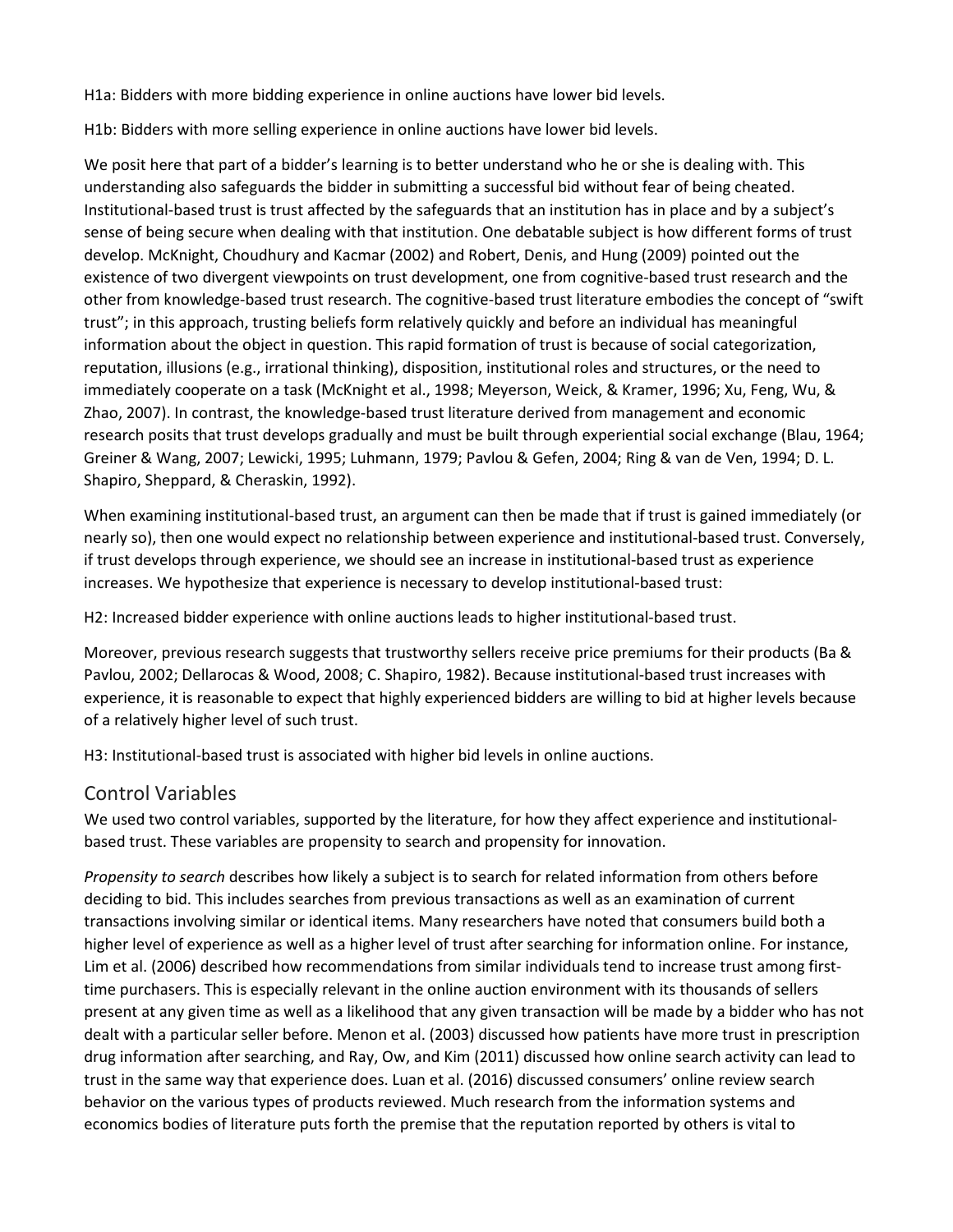establishing a higher willingness to pay for an item (Dellarocas & Wood, 2008; C. Shapiro, 1982). However, more recent research describes how, with higher priced items, consumers form trust based on argument content rather than on heuristic cues such as the source being an independent party's opinion (D. Kim & Benbasat, 2009). Hence, the effect of online comments, and the effect of searching through online comments, is still an important topic for research.

*Propensity for innovation* describes how likely a person is to adopt new technology that may be interesting or profitable. This construct gauges the likelihood of adoption of new and different technologies or of new areas that use familiar technology. Previous research has illustrated a positive relationship between innovation and trust. For example, Wang, Yeung, and Zhang (2011) surveyed Chinese managers and found that managers' innovation and trust share a positive relationship in supply chain transactions. Agag and El-Masry (Agag & El-Masry, 2016) discussed the relationship between innovation and trust and its effects on online travel purchases. Rese and Baier (2011) showed how trust and innovation are related in successful research and development within a firm. In keeping with these findings, we included as a control variable that an individual's readiness to accept innovation will lead to increased trust.

The relationships between experience and trust to bidders' winning bid levels was then studied in the following hypothesized model (Figure 1).



Figure 1 – Research Model

# Methodology

To test our hypotheses, we conducted a field study on the relationships between various levels of experience and the final winning bid price. Following the field study, we conducted an online survey and experiment. In our experiment, we used respondents obtained from an online survey service. We contacted the respondents and paid them to participate in our experiment and directed them to our online site. To add to the respondents' motivation to bid, we offered a free popular mobile device to a randomly selected bidder whose response was used in our study.

## Field Study

To gather insights into auction behavior, we collected eBay auction data to investigate the winning bids paid in auctions and the characteristics of the winning bidders. Several auction researchers (Bapna, Goes, & Gupta, 2001; Kauffman & Wood, 2006; Lucking Reiley, Bryan, Prasad, & Reeves, 2007) have examined bidder behavior and identified factors that may affect the willingness of a bidder to pay more or less for an item on eBay. These factors include the number of bids, the existence of a picture, the level of the starting bid in relation to the item's value, and the magnitude of the average selling price. Therefore, our field study includes these variables in addition to the focal variables.

In this field study, we examined 24,579 rare coin auctions on eBay over a nine-month period. These auctions included items from 3,938 sellers and 9,724 buyers. Each rare coin in these auctions was identified by mint year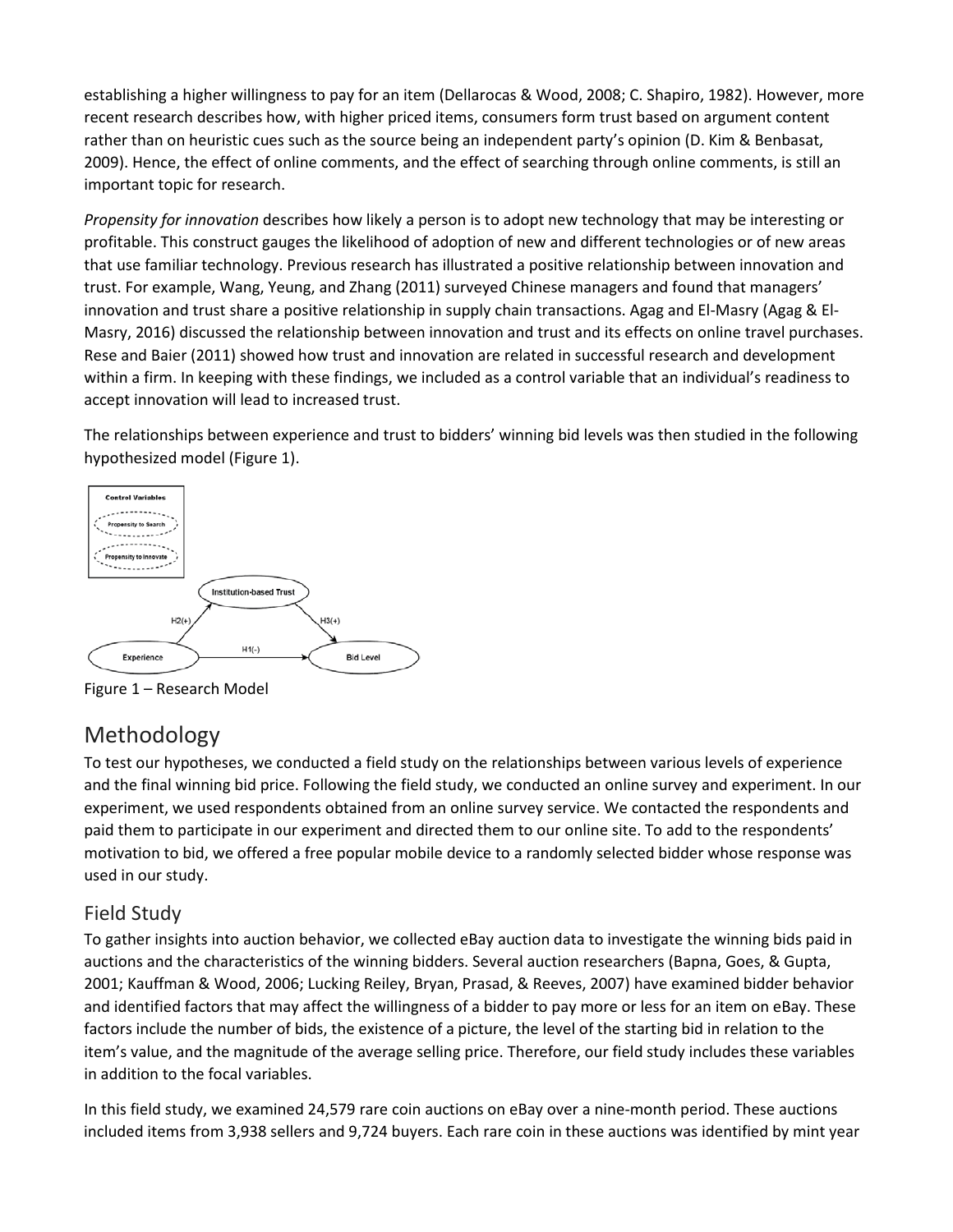(e.g., 1888, 1796, etc.), denomination (e.g., nickel, half cent, etc.), condition (a number between 3 and 70, e.g., 8 for VG8, 50 for AU50, etc.), and mintmarks (Doubled Die, CC for Carson City Mint, FBL for Full Bell Lines, etc.). To determine the average price paid for these coins, we considered only auctions that received at least one bid and only coins bid upon in at least five different auctions. Any coins with a secret reserve price or that used the "buy it now" feature were excluded. Our data set includes auction information (e.g., ending time, selling price, etc.), as well as seller and bidder information (e.g., number of comments for items bought and sold, etc.).

Our field study examined how the selling and buying experiences affected bid levels and controlled for the factors identified as affecting the final bid price. We also investigated the effect of bidding experience (H1a) and selling experience (H1b) on bid levels. Equation (1) and Table 6 describe the empirical model and variables used in this study.

> *LN (SellingPrice ac / AverageSellingPrice c ) = β0+ β1 BiddingExperiencea + β2 SellingExperiencea + β3 SellerRating a + β<sup>4</sup> Number for Sale <sup>c</sup> + β5Picture <sup>a</sup> + β<sup>6</sup> LN(Starting Bid a / Average Selling Price c ) + β<sup>7</sup> Bids a + ε* **(1)**

| Variable                              | Description                                                                          |
|---------------------------------------|--------------------------------------------------------------------------------------|
| LN(SellingPriceac/                    | Dependent variable describing a bidder's bid levels, operationalized by the log of   |
| AverageSellingPrice <sub>c</sub> )    | the selling price of coin c in auction a as a percentage of the log average price of |
|                                       | all coins sold. Note that the current coin is excluded from the average price.       |
| <b>BiddingExperience</b> <sub>a</sub> | The log of the number of comments previously received by winning bidder b from       |
|                                       | buying an item before the transaction closing time in auction a. This variable is a  |
|                                       | proxy for a buyer's buying experience.                                               |
| SellingExperience <sub>a</sub>        | The log of the number of comments previously received by winning bidder b from       |
|                                       | selling an item before the transaction closing time in auction a. This variable is a |
|                                       | proxy for a buyer's selling experience.                                              |
| <b>SellerRating</b> <sub>a</sub>      | The log of the reputation score reported by eBay. This variable is a proxy for a     |
|                                       | seller's trustworthiness and is used to control for any seller-level trust effects   |
| Number for Sale <sub>c</sub>          | The number of times coin c was featured in an auction during this study. This        |
|                                       | variable controls for competition across auctions.                                   |
| Picture <sub>a</sub>                  | Dummy variable for the existence of a picture.                                       |
| Starting Bid <sub>a</sub> / Average   | The ratio of the starting bid of an item in an auction as a proportion of the        |
| Selling Price <sub>c</sub>            | average selling price for that item across auctions.                                 |
| Bids a                                | The number of bids received in auction a. This controls for level of interest in the |
|                                       | auction.                                                                             |

Table 1 – Variables Used in the Empirical Models

#### Field Study Results

Table 2 shows the results of our empirical model. Overall, both the bidding and selling experiences relate positively to winning bid levels when bidders at all experience levels are considered together. Therefore, it makes sense to examine our data further at different experience levels. Because of the challenge of understanding individual bid behavior as the bidders gained experience, we decided to do a cross-sectional analysis. We relied on feedback ratings posted on eBay as proxy. Srinivasan and Wang (2010) indicated that if the rating is a random subset of total experience, it is not as problematic to use it as proxy.

Table 2 – How Experience Affects Selling Price for Buyers and Sellers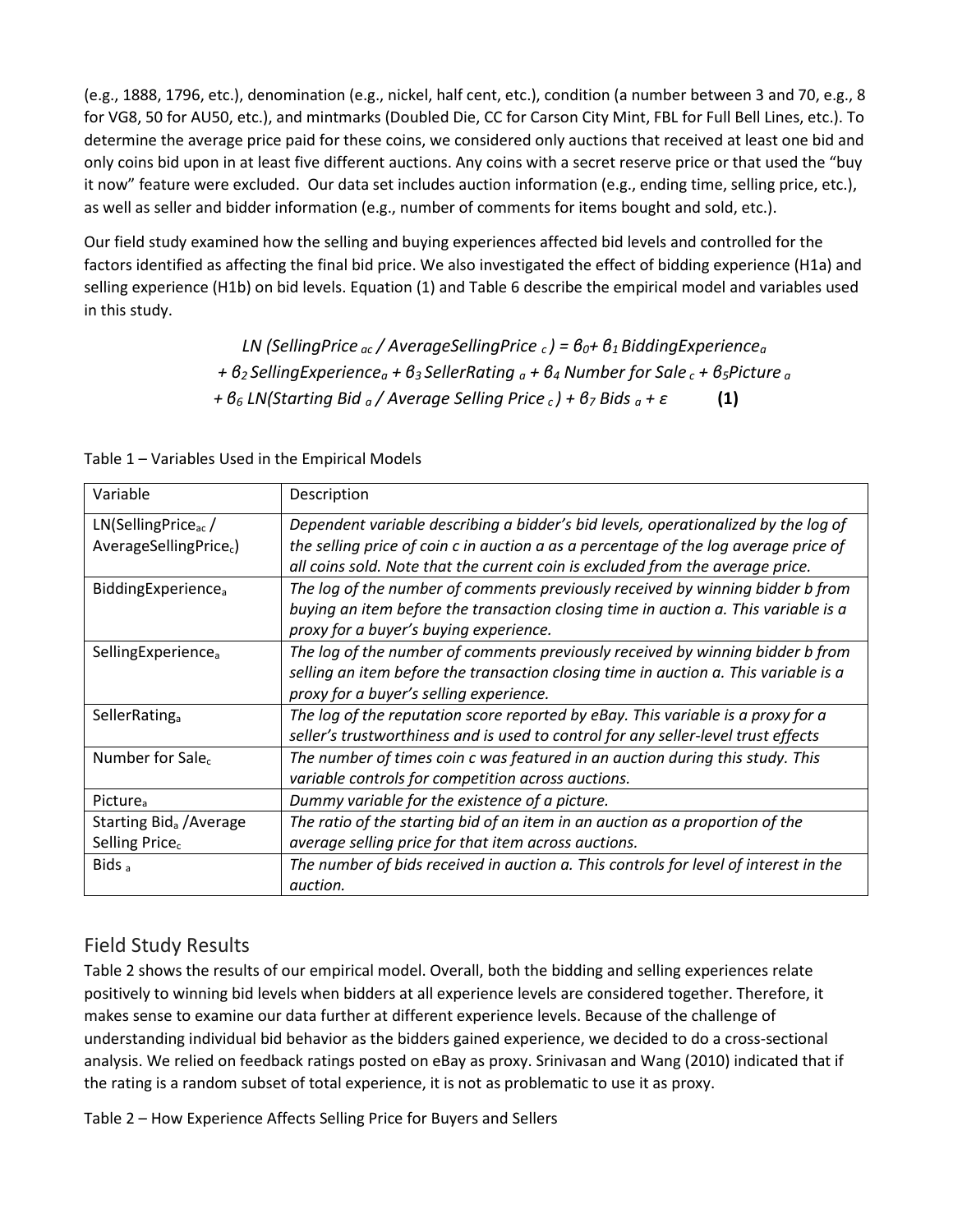| Variable                                                       | Hypothesis       | Coeff.    | Robust    | t-stat      | 95% Confidence Interval |
|----------------------------------------------------------------|------------------|-----------|-----------|-------------|-------------------------|
|                                                                |                  |           | Std. Err. |             |                         |
| Constant                                                       |                  | $-0.4323$ | 0.0178    | $-24.33***$ | $\{-0.4672, -0.3975\}$  |
| BiddingExperience <sub>a</sub>                                 | H1a              | 0.0074    | 0.0013    | $5.61***$   | ${0.0048, 0.0100}$      |
| SellingExperience <sub>a</sub>                                 | H <sub>1</sub> b | 0.0080    | 0.0011    | $7.32***$   | ${0.0058, 0.0101}$      |
| SellerRating <sub>a</sub>                                      |                  | 0.0187    | 0.0013    | $14.28***$  | ${0.0161, 0.0213}$      |
| Number for Sale $c$                                            |                  | $-0.0005$ | 0.0000    | $-14.14***$ | $\{-0.0006, -0.0005\}$  |
| Picture <sub>a</sub>                                           |                  | 0.0177    | 0.0148    | $1.20***$   | $\{-0.0113, 0.0466\}$   |
| Starting Bid <sub>a</sub> / Average Selling Price <sub>c</sub> |                  | 0.3106    | 0.0060    | 51.89***    | ${0.2989, 0.3223}$      |
| Bids <sub>a</sub>                                              |                  | 0.1160    | 0.0019    | $61.58***$  | ${0.1123, 0.1197}$      |

\*\*\*p-value < .001; Sample Size = 24,579;  $R^2$  =35.5%;

Dependent variable: *LN (Selling Price ac / AverageSellingPrice c)*

We used K-means cluster analysis to force three levels of factors that use a bidder's selling experience, buying experience, and bid levels. This was done to examine the low, medium, and high bid levels. Table 3 shows the effects of the bidding and selling experiences across the three clusters. For a bidder's bidding experience, we detected a significant relationship in the first cluster, no relationship in the second, and a negative relationship in the third. For a bidder's selling experience, we showed a strong positive relationship in the first cluster, a relatively weaker relationship in the second, and no relationship in the third.

The results in Table 3 are consistent with our theoretical model that at lower levels of experience, new bidders initially discount their bids, but bidders with moderately more experience learn from their experience and bid at higher levels. In our data set, only bidders with relatively high levels of experience appear to have the ability to find the best deals and enter bids that win auctions at lower bid levels.

| Variable                           | Cluster 1<br>Winning<br><b>Bidder</b><br>Score<br>From 0<br>to 46 |         |             | Cluster 2<br>Winning<br><b>Bidder</b><br>Score<br>From 47<br>to 152 |         |            | Cluster 3<br>Winning<br><b>Bidder</b><br>Score<br><b>From 153</b><br>to 349 |         |                       |
|------------------------------------|-------------------------------------------------------------------|---------|-------------|---------------------------------------------------------------------|---------|------------|-----------------------------------------------------------------------------|---------|-----------------------|
|                                    | Coeff                                                             | Std Err | t-stat      | Coeff                                                               | Std Err | t-stat     | Coeff                                                                       | Std Err | t-stat                |
| Constant                           | $-0.400$                                                          | 0.027   | $-14.98***$ | $-0.441$                                                            | 0.063   | $-7.04***$ | 0.328                                                                       | 0.237   | $1.38***$             |
| BiddingE<br>xperienc<br>$e_a$      | 0.006                                                             | 0.002   | $3.67***$   | 0.003                                                               | 0.014   | $0.20***$  | $-0.126$                                                                    | 0.046   | $-2.74***$            |
| SellingEx<br>perience <sub>a</sub> | 0.012                                                             | 0.002   | $5.78***$   | 0.005                                                               | 0.002   | $3.45***$  | 0.001                                                                       | 0.004   | $0.14$ <sup>***</sup> |
| SellerRati<br>nga                  | 0.020                                                             | 0.002   | $11.16***$  | 0.017                                                               | 0.002   | $8.36***$  | 0.013                                                                       | 0.005   | $2.55***$             |

Table 3 – Cluster Robust Regression Results Based Upon Bidder Experience<sup>[1](#page-8-0)</sup>

<span id="page-8-0"></span> $1$  These results were duplicated with second bidder analysis as well with similar results. As a check for robustness, similar results were obtained with no natural log transformation of dependent or independent variables, although the result was not as strong.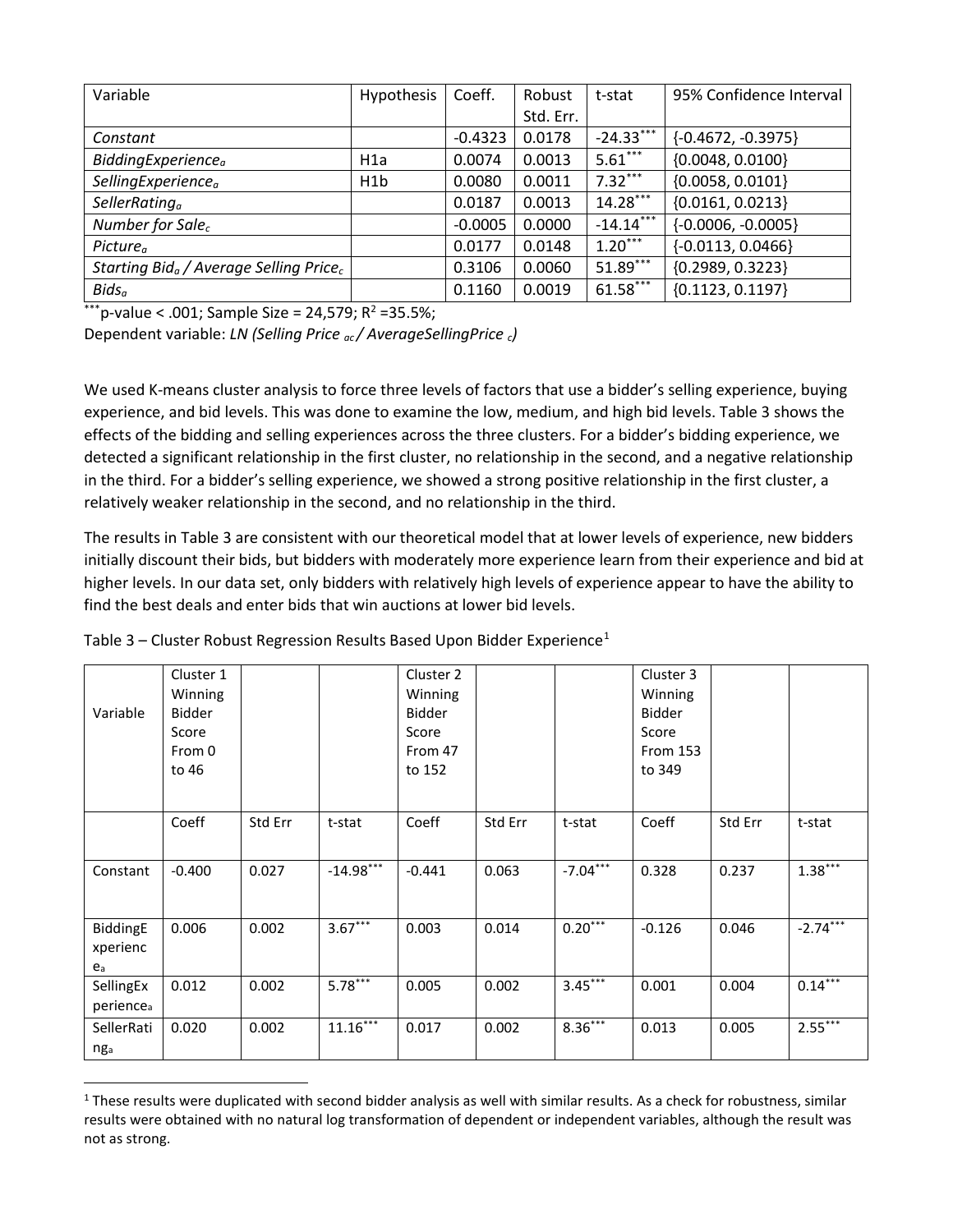| Number                                                       | 0.000     | 0.000 | $-9.89***$ | $-0.001$       | 0.000 | $-9.89***$ | 0.000     | 0.000 | $-2.95***$ |
|--------------------------------------------------------------|-----------|-------|------------|----------------|-------|------------|-----------|-------|------------|
| for Sale <sub>c</sub>                                        |           |       |            |                |       |            |           |       |            |
| Picture <sub>a</sub>                                         | 0.014     | 0.020 | $0.67***$  | 0.037          | 0.023 | $1.61***$  | $-0.119$  | 0.065 | $-1.85***$ |
|                                                              |           |       |            |                |       |            |           |       |            |
| <b>Starting</b><br>$Bid_a /$<br>Average<br>Selling<br>Pricec | 0.315     | 0.008 | 39.20***   | 0.302          | 0.010 | $31.54***$ | 0.330     | 0.024 | $13.83***$ |
| Bidsa                                                        | 0.115     | 0.003 | 45.21***   | 0.117          | 0.003 | $40.11***$ | 0.122     | 0.008 | $15.42***$ |
|                                                              | Sample    |       |            | Sample         |       |            | Sample    |       |            |
|                                                              | $Size =$  |       |            | Size=9,72      |       |            | $Size =$  |       |            |
|                                                              | 13,694;   |       |            | 8;             |       |            | 1,157; R2 |       |            |
|                                                              | $R^2$     |       |            | R <sub>2</sub> |       |            | $= 38.4%$ |       |            |
|                                                              | $= 36.0%$ |       |            | $= 34.5%$      |       |            |           |       |            |

*Note: Dependent variable: Bid Level, operationalized by LN(SellingPriceac/AverageSellingPricec), \*p<.05; \*\*p<.01; \*\*\*p<.001*

Table 3 and Figure 2 show that bidders with moderate levels of experience in both selling and bidding (proxied by the bidder comments received for selling activity and buying activity, respectively) are willing to pay more than bidders with lesser levels of experience. We posit that trust is in play because it is one of few constructs that we proposed that will increase winning bid levels as proposed in H3. We assert that through the learning process of auctions, the moderate bidder develops trust and hence pays a premium over the novice bidder. The belief in the interplay of trust and experience yielded the results shown in Table 3 and Figure 2. We proceeded with the next study to further understand if the manifestation of trust can explain this result.



Figure 2 – Bidder Experience as It Relates to Price Paid for Winning Bidders[2](#page-9-0)

## Online Survey and Experiment

Because we are unable to observe any variable in eBay auctions that allows us to understand the trust level of bidders, we conducted a survey to examine if trust increases with experience and, if so, how it affects the winning bid level. We conducted an online experiment and survey and then a field study to examine the effect of experience and institutional-based trust on the final bid price. In our experiment, we used subjects obtained through an online survey service that contacted and paid respondents to participate in our experiment and

<span id="page-9-0"></span> $2$  Note that experiences levels are discrete integers. Although we tried to divide the bidders in Figure 2 into equal bins, 18,850 of the 24,579 bidders in our study had no selling experience. Hence, the first bar in Figure 2 contains the majority of bidders, and the remaining bars divide the remaining bidders more or less equally.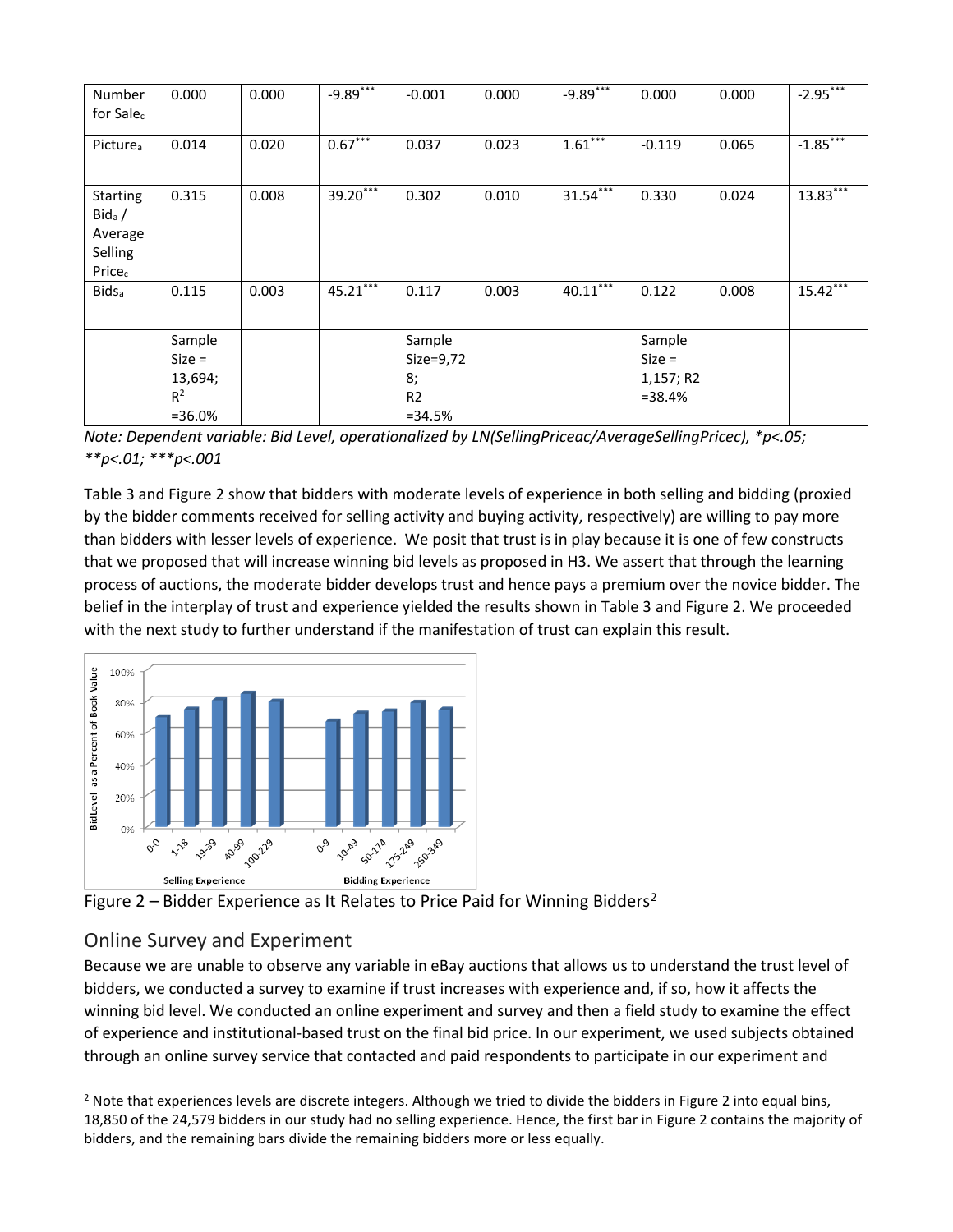directed them to our online site. To add to the respondents' motivation to bid, we offered a free popular portable audio/video player to a randomly selected bidder whose response was used in our study.

The survey service contacted 2000 people, 467 of whom completed our experiment and survey. Incomplete experiments and surveys were discarded. As suggested by Ray, Ow, and Kim (2011), we removed subjects who had extremely low experiment times (e.g., subjects who finished 38 questions and 25 bid scenarios in less than two minutes). In addition, as suggested by Neter et al. (1996), we removed outlying subjects whose bid levels were three standard deviations away from the mean for an item. These two measures resulted in the removal of 14 subjects, and our final data set contained 453 subjects who each entered 25 bids and completed the online survey. Thus, we can analyze a total of 11,325 bids. Table 4 shows the demographic data of our respondents.

The goal of our empirical methodology was to measure actual bid levels through an experiment and then use a survey to estimate values for the latent variables in our model, comparing them to the actual bids in the experiment. Researchers point out that self-reporting bias can corrupt results and lead to common method bias, so asking about bid levels in a survey would not be as effective as observing bids within an experimental setting.

When the subjects came to our experiment website, they first encountered an instruction page that explained the rules of the experiment. Each respondent then bid 25 times in situations/scenarios in which we varied the parameters of the experiment (different levels of seller reputation LOW vs. MODERATE vs. HIGH, different auction hosts, different institutional factors such as escrow, credit cards, pay services like PayPal, etc.).

| Level                          | Percentage |
|--------------------------------|------------|
| Generation                     |            |
| 1930s                          | 1.4        |
| 1940s                          | 5.9        |
| 1950s                          | 16.3       |
| 1960s                          | 26.9       |
| 1970s                          | 30.8       |
| 1980s                          | 18.1       |
| 1990s                          | 0.6        |
|                                |            |
| Gender                         |            |
| Male                           | 65.3       |
| Female                         | 34.7       |
|                                |            |
| Education                      |            |
| No high school                 | 0.8        |
| High school graduate or GED    | 7.3        |
| Some college credit, no degree | 20.3       |
| Associate degree               | 12.4       |
| Bachelor degree                | 41.8       |
| Some graduate courses          | 4.9        |
| Graduate degree                | 12.3       |
|                                |            |
| Income/year                    |            |
| Up to \$9,999                  | 3.2        |
| \$10,000-\$29,999              | 6.8        |
| \$30,000-\$49,999              | 15.7       |
| \$50,000 to \$74,999           | 25.8       |

Table 4 – Demographic Data from Survey Respondents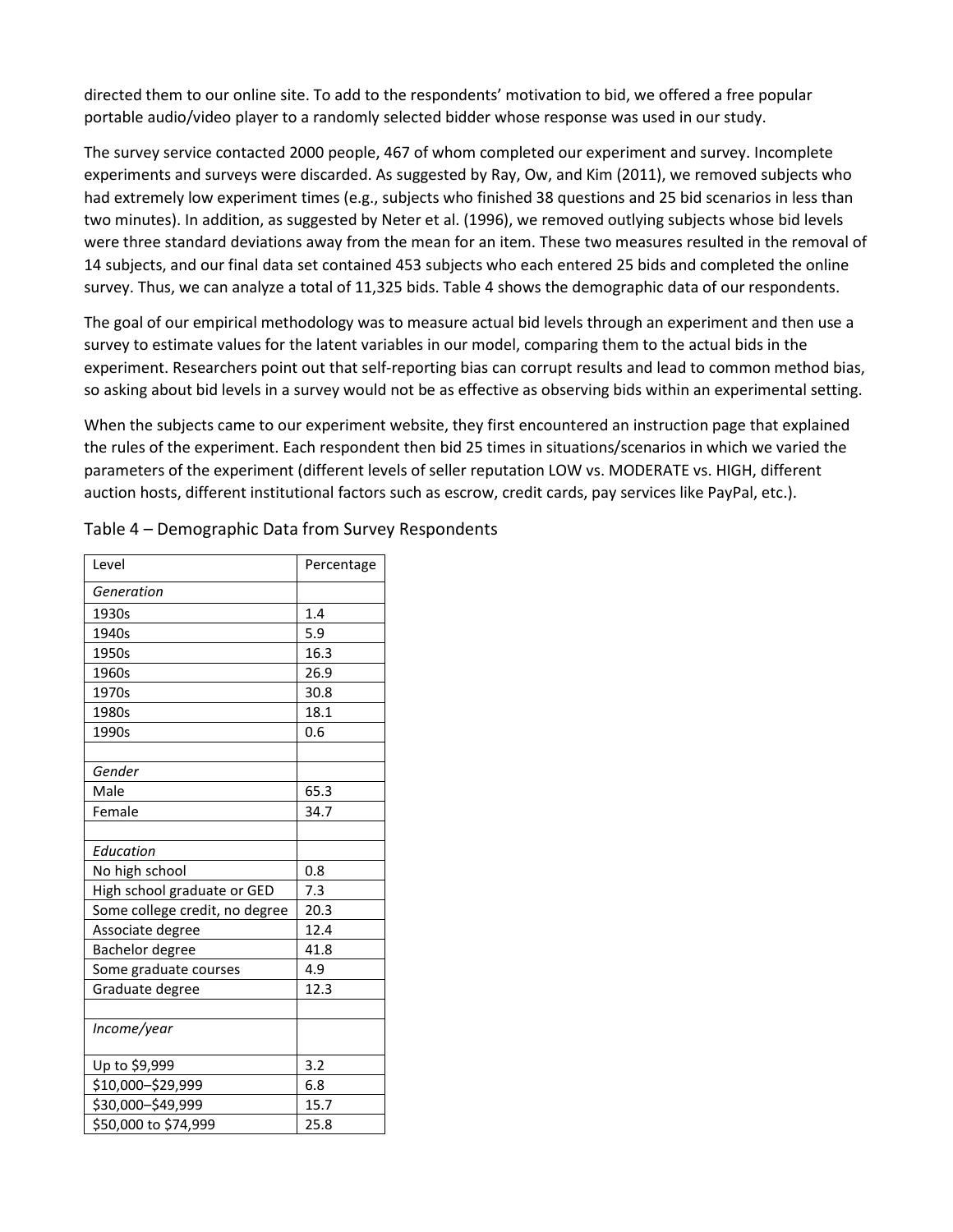| \$75,000 to \$99,999   | 27.7 |
|------------------------|------|
| \$100,000 to \$499,999 | 19.5 |
| \$500,000 or more      | 1.3  |

In our experiment, we allowed (but did not force) the respondents to search through similar auctions at any time during the experiment. Then respondents had the goal of entering appropriate bids on a popular portable audio/video player in 25 auctions. The make and model of the product never changed. We varied the auctions by the hosting institution (between a well-known online auction site, eBay, and a mock auction site that we created for this experiment, *CrazyAuctions*). We also varied the payment processing credit card handler between a well-known payment processing service, PayPal, and a payment processor that we created, *ChargeBuddy*. The goal of creating these new entities was to compare unknown vendors with vendors who have a proven track record.

The product descriptions used in the various auctions in the experiment were designed to be generic, yet explanatory, and were taken from actual eBay auctions. We varied the display photo, using either a stock photo or a seller-provided photo (also taken from an eBay auction). In addition, we manipulated the number of bidders, the seller comments received, and the percentage of positive and negative comments. We also varied an escrow option so that some auctions indicated that the money was kept by a third party until the buyer received the merchandise.

Finally, we gave the subject an opportunity to search for similar items at any time during the experiment. The variables examined in our bid experiment are shown in Table 2. Research has shown that simulated policycapturing results are able to replicate real-world experiments (Olson, Dell'Omo, & Jarley, 1987). Webster and Trevino (1995) advocated the use of the method as a valuable adjunct to a survey method. The external validity of the method has been verified previously by Levin et al. (1983).

Immediately after the auctions, the subjects were directed to a survey page that contained 11 questions. These questions (see Appendix) were designed to permit examination of four latent variables—institutional-based trust, experience, propensity for innovation, and propensity for search—not directly observable. It was emphasized to the subjects that to qualify to win the product, they must answer all the questions. Established instruments were used to examine the latent variables. See the Appendix for the survey instrument.

| Variable              | Description                                                                                                                                                                                                           |
|-----------------------|-----------------------------------------------------------------------------------------------------------------------------------------------------------------------------------------------------------------------|
| <b>Bid Level</b>      | The nominal bid amount entered by a subject in our experiment.                                                                                                                                                        |
| Search in Experiment  | The percentage of auctions in which the bidder performed searches.                                                                                                                                                    |
| Seller Experience     | The number of positive comments that a hypothetical seller receives in our<br>experiment, reported to the subject.                                                                                                    |
| Seller Reputation     | The percentage of positive comments that a hypothetical seller receives in our<br>experiment, reported to the subject.                                                                                                |
| Escrow                | A dummy variable indicating if an escrow service is used within a hypothetical<br>auction in our experiment, reported to the subject.                                                                                 |
| User-Provided Picture | A dummy variable indicating if a hypothetical auction in our experiment displays<br>a user-customized picture (User-Provided Picture = 1), or a stock photo (User-<br>Provided Picture = 0), reported to the subject. |
| eBay Hosted           | A dummy variable indicating if a hypothetical auction in our experiment is hosted<br>by eBay (eBay Hosted = 1) versus CrazyAuctions, a newly created auction house<br>(eBay Hosted = 0), reported to the subject      |

|  |  |  |  |  | Table 5 - Variables Examined in the Auction Experiment |
|--|--|--|--|--|--------------------------------------------------------|
|--|--|--|--|--|--------------------------------------------------------|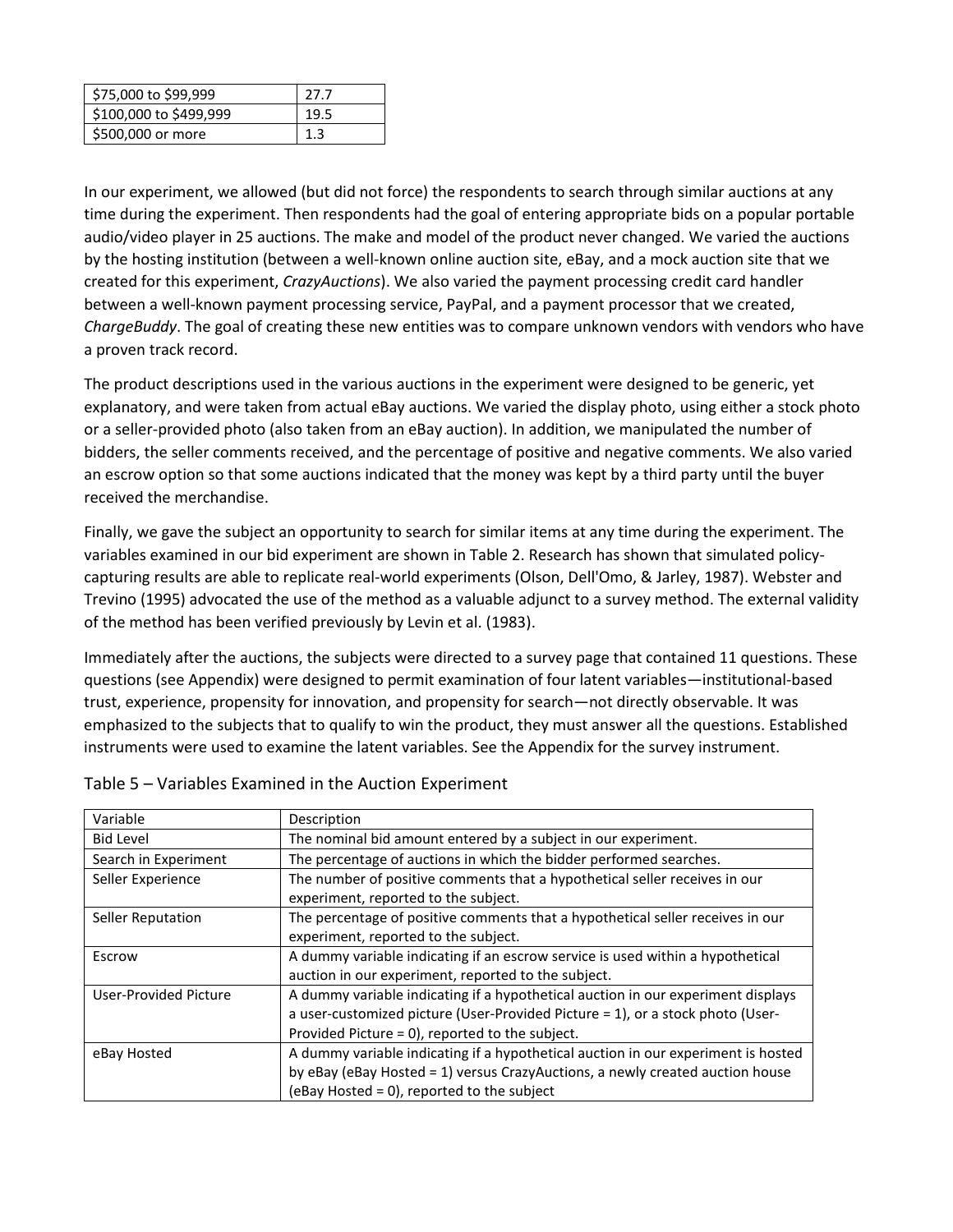| Allows PayPal      | A dummy variable indicating if a hypothetical auction in our experiment uses<br>PayPal in an auction (Allows PayPal = 1), a well-known payment handling<br>institution, reported to the subject. |
|--------------------|--------------------------------------------------------------------------------------------------------------------------------------------------------------------------------------------------|
| Allows ChargeBuddy | A dummy variable indicating if a hypothetical auction in our experiment uses<br>ChargeBuddy, a newly created pay service for this experiment (Allows<br>ChargeBuddy = $1$ ).                     |
| Allows Credit Card | A dummy variable indicating if a hypothetical auction in our experiment allows a<br>credit card for purchases, reported to the subject.                                                          |
| Number of Bidders  | The number of bidders that a hypothetical auction receives in our experiment,<br>reported to the subject.                                                                                        |

# Survey Data Analysis

Structural Equation Modeling (SEM) has become widely used over the last three decades to analyze data in the behavioral or social sciences (Bollen, 1983; Galletta, Henry, McCoy, & Polak, 2006; Jöreskog, 1971; Ryu, 2011). Ryu (2011) argued that SEM is excellent for assessing the goodness of fit of a theoretical model as well as for estimating parameters in a hypothesized model, especially in the presence of unobservable latent constructs difficult or impossible to observe directly. Using the standard SEM methodology, we first evaluated our measurement model for convergent and discriminant validity; then the structural model was assessed for model fit (Anderson & Gerbing, 1988; Gefen et al., 2003).

Our survey instruments were rooted deeply in previous research. Table 6 shows the results of our factor analysis. A Varimax rotation with Kaiser Normalization was used, and results converged in five iterations. A confirmatory factor analysis (CFA) was conducted to examine the fit of the measurement model. The CFA showed *22* of 104.54 (*p* < .001). Internal consistency was relatively strong, with a minimum Cronbach's alpha of .83, and the standardized factor loadings for the empirical model were all significant (*p* < .001), which supports the convergent validity of the indicators (Anderson & Gerbing, 1988; Ba & Johansson, 2008).

|                    | Institutional-Based | Experience | Propensity for | Propensity |
|--------------------|---------------------|------------|----------------|------------|
|                    | Trust               |            | Innovation     | for Search |
| Trust3             | 0.887               | 0.061      | $-0.210$       | 0.016      |
| Trust1             | 0.835               | $-0.081$   | 0.034          | $-0.151$   |
| Trust <sub>2</sub> | 0.786               | 0.025      | $-0.065$       | 0.000      |
| <b>TimePart</b>    | $-0.002$            | 1.000      | 0.006          | 0.002      |
| <b>TimeWon</b>     | $-0.035$            | 0.996      | 0.016          | $-0.015$   |
| HowLong            | 0.131               | 0.806      | 0.015          | 0.068      |
| Innov3             | $-0.067$            | $-0.023$   | 0.899          | 0.018      |
| Innov1             | $-0.041$            | 0.097      | 0.849          | $-0.148$   |
| Innov2             | $-0.006$            | $-0.051$   | 0.731          | 0.119      |
| SrchPrev           | $-0.067$            | $-0.043$   | $-0.076$       | 0.917      |
| <b>SrchCurr</b>    | 0.040               | 0.116      | $-0.044$       | 0.710      |

Table 6 – Factor Loadings from Factor Analysis

Fornell and Larker (1981) proposed a conservative test for discriminant validity called Average Variance Extracted (AVE). It is based on the premise that estimates of convergent latent variables should have more than 50% of their variability explained by the factors that load upon them. Using Fornell and Larker's measurements, all the AVEs of our latent constructs save one exceed their 50% threshold. The exception is propensity for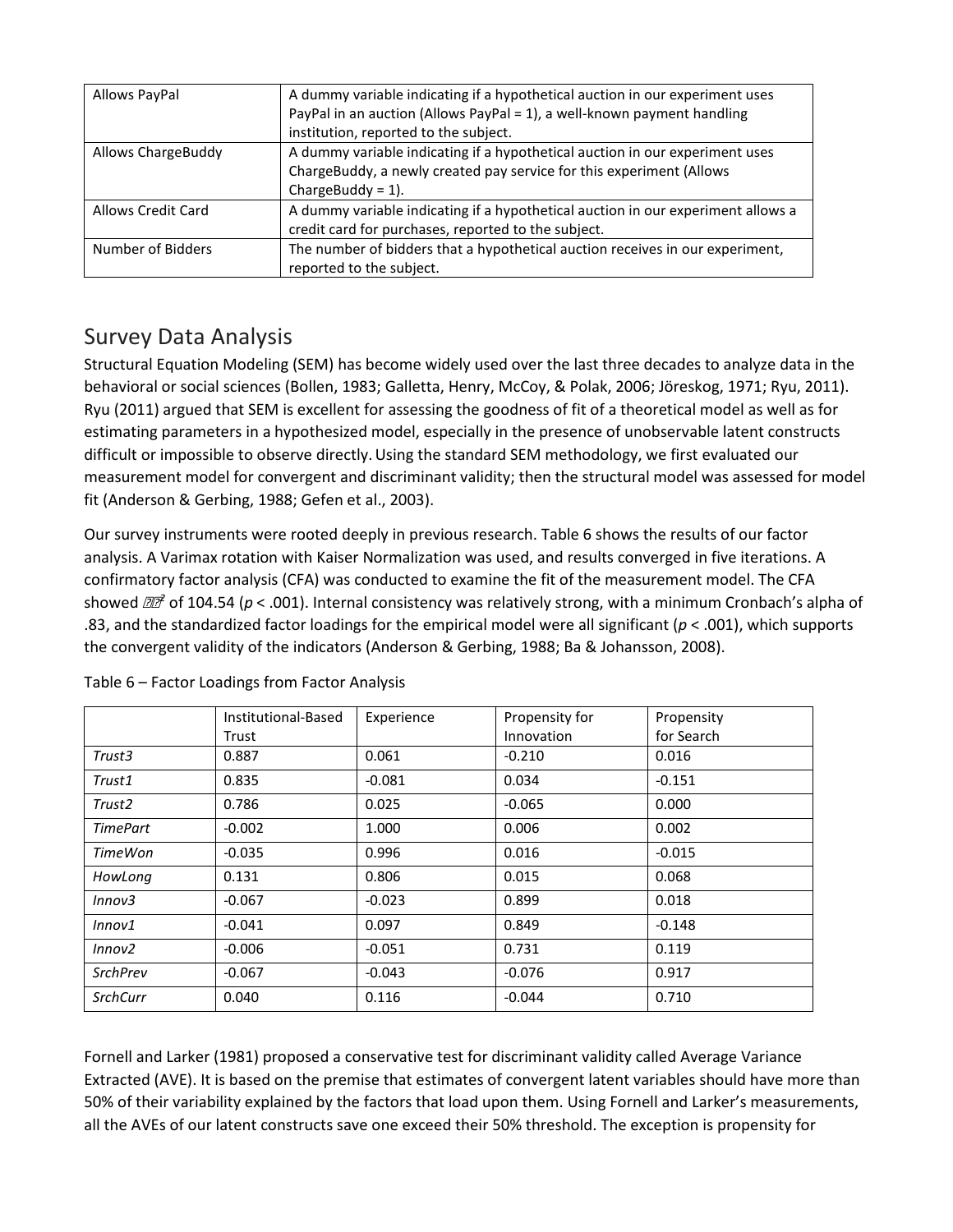innovation, which has an AVE of 48.3%, very near the 50% cutoff. However, O'Rourke and Hatcher (2013) suggested that the AVE test is conservative and may cause rejection of valid loadings (i.e., false negatives are possible or even likely). They suggested a pairwise discriminant validity check that uses a  $\chi^2$  difference test to further assess discriminant validity. Our  $\chi^2$  difference test for propensity for innovation returned a  $\chi^2$  of 45.9 with 21 degrees of freedom for a *p*-value < .01, providing evidence of discriminant validity.

Figure 3 shows the structural model we used to examine the observed bid levels entered by the subjects in our experiment. This model was created by combining the stimuli from our experiment (darkly shaded), the subject responses in our experiment (orange), and the subject responses in our survey (not shaded).



Figure 3 – Structural Equation Model

In the model, control variables set by the experiment are shaded. Stata 12.0 was used for SEM analysis and for Figure 3. The bidder reacts to different stimuli within the experiment, shown in each darkly shaded box. The values for these variables were predetermined for the bidder for the online experiment. The two choices made by the bidder in our experiment, bid level and search in experiment, are shaded in orange. These two choices are actions taken by the bidder during the auction experiment. Search in Experiment loaded well with selfreported variables from the survey. We used the bid level as a dependent variable. Survey variables are unshaded. Rectangular text boxes indicate observed variables, and ovals indicate latent variables. Note that testing institutional-based trust, propensity for innovation, or experience within the experiment would vastly complicate the experiment; therefore, we relegated the estimation of these constructs to self-reported answers from the survey.

| Variable                                      | <b>Hypothesis</b> | Coefficient | OIM Std. Err. | Z-stat     |
|-----------------------------------------------|-------------------|-------------|---------------|------------|
| Dependent Variable: Institutional-Based Trust |                   |             |               |            |
| Experience                                    | H <sub>2</sub>    | 0.113       | 0.008         | $14.02***$ |
| Propensity for Search                         |                   | 0.247       | 0.011         | $22.03***$ |
| Propensity for Innovation                     |                   | 0.097       | 0.007         | $13.37***$ |
| Dependent Variable: Bid Level                 |                   |             |               |            |
| Constant                                      |                   | 74.850      | 2.447         | $30.59***$ |
| <b>Institution-Based Trust</b>                | H <sub>3</sub>    | 14.597      | 1.118         | $13.06***$ |
| <b>Bidder Experience</b>                      | H1                | $-5.031$    | 0.651         | $-7.73***$ |
| Seller Experience                             |                   | 0.046       | 0.018         | $2.59***$  |
| <b>Seller Reputation</b>                      |                   | 12.924      | 1.888         | $6.85***$  |
| Escrow                                        |                   | 2.904       | 1.225         | $2.37***$  |
| <b>User-Provided Picture</b>                  |                   | $-2.767$    | 1.225         | $-2.26***$ |
| eBay Hosted                                   |                   | 1.695       | 1.225         | 1.38       |
| Allows PayPal                                 |                   | 0.559       | 1.775         | $0.31***$  |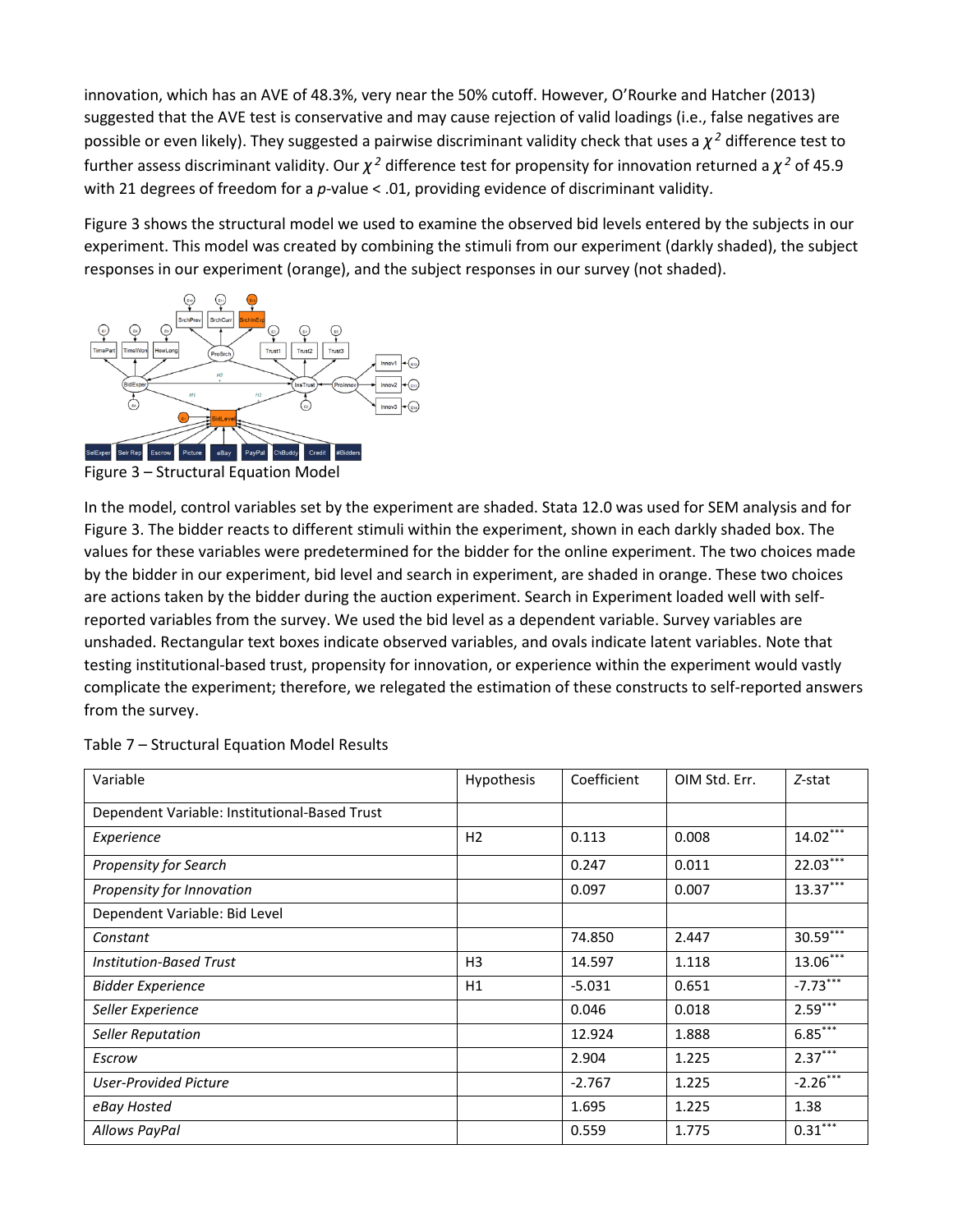| Allows ChargeBuddy       | $-1.287$ | 1.775 | $-0.73***$ |
|--------------------------|----------|-------|------------|
| Allows Credit Card       | $-2.207$ | 1.342 | $-1.64***$ |
| <b>Number of Bidders</b> | 0.087    | 0.085 | $1.02***$  |

Table 7 shows that that experience is associated with reduced bid levels as hypothesized in H1 and supports H2 in that experience leads to an increase in a subject's institutional-based trust. H3 is also supported, showing institutional-based trust having a positive effect on bid levels. As expected, we also show support for the control variables (i.e., that a bidder's propensity for search has a positive effect on both experience and on institutionalbased trust, and a bidder's propensity for innovation has a positive effect on a bidder's institutional-based trust). Our results show a bidder's experience has a direct negative effect on bid level, but institutional-based trust has a positive mediating effect on this relationship. Furthermore, the seller's experience has a positive effect.

The structural model shows that each of the factors load on our final model with strong significance. The RMSEA of the model is 0.033, well below the 0.08 cutoff suggested by Jarvenpaa et al. (1998), indicating strong model fit. In addition, the correlation matrix between latent constructs shown in Table 8 shows no significant correlation between the latent constructs.

|                           | Experience | Propensity for<br>Innovation | Institutional-Based Trust | Propensity for Search |
|---------------------------|------------|------------------------------|---------------------------|-----------------------|
| Experience                | 1.00       |                              |                           |                       |
| Propensity for Innovation | 0.24       | 1.00                         |                           |                       |
| Institution-Based Trust   | 0.30       | 0.28                         | 1.00                      |                       |
| Propensity for Search     | 0.36       | 0.18                         | 0.28                      | 1.00                  |

Table 8 – Correlation Matrix for Latent Variables

Although previous research into traditional auctions suggests that bidders reduce their bid levels as they gain experience (Kagel & Richard, 2001), insights from our experiment imply that experience can have a positive effect on bid levels as trust increases. Presumably this occurs because of the increased importance of trust in online environments in which a bidder is forced to rely on institutional structures to guarantee an anonymous seller's claims about product quality, delivery, and service. Hence a seller's experience and reported reputation showed an increase in the bid level. A bidder puts a premium on a seller's experience and strong reputation as well as on the structure in place to protect the bidder and uses these factors as an indication that it is worth paying a premium to get the winning bid.

We found a propensity to innovate leads to an increased level of institutional-based trust because those who consider themselves innovative are more likely to trust online institutions. We also found that searching (both self-reported and observed in our experiment) leads to higher levels of institutional-based trust and experience. In addition, although other research contends that established institutions, like eBay and PayPal, should command higher bid levels (Brynjolfsson & Smith, 2000; Kauffman & Wood, 2007), our findings are consistent with the results of Stewart (2003) and Kim (2008). They found that the institutional-based trust which certain individuals develop for one online institution can be transferrable to similar institutions. We show that experienced bidders exhibit higher levels of institutional-based trust. However, we found little or no evidence to support the contention that the institutions themselves seem to generate larger bid levels because we found no significant difference in our subjects' bid levels between eBay auctions and our fictional *CrazyAuctions*. Similarly, no significant difference was found in bid levels when a bidder was restricted to using only our *ChargeBuddy*  instead of PayPal. It is possible that these results could be because of a transfer of institutional-based trust in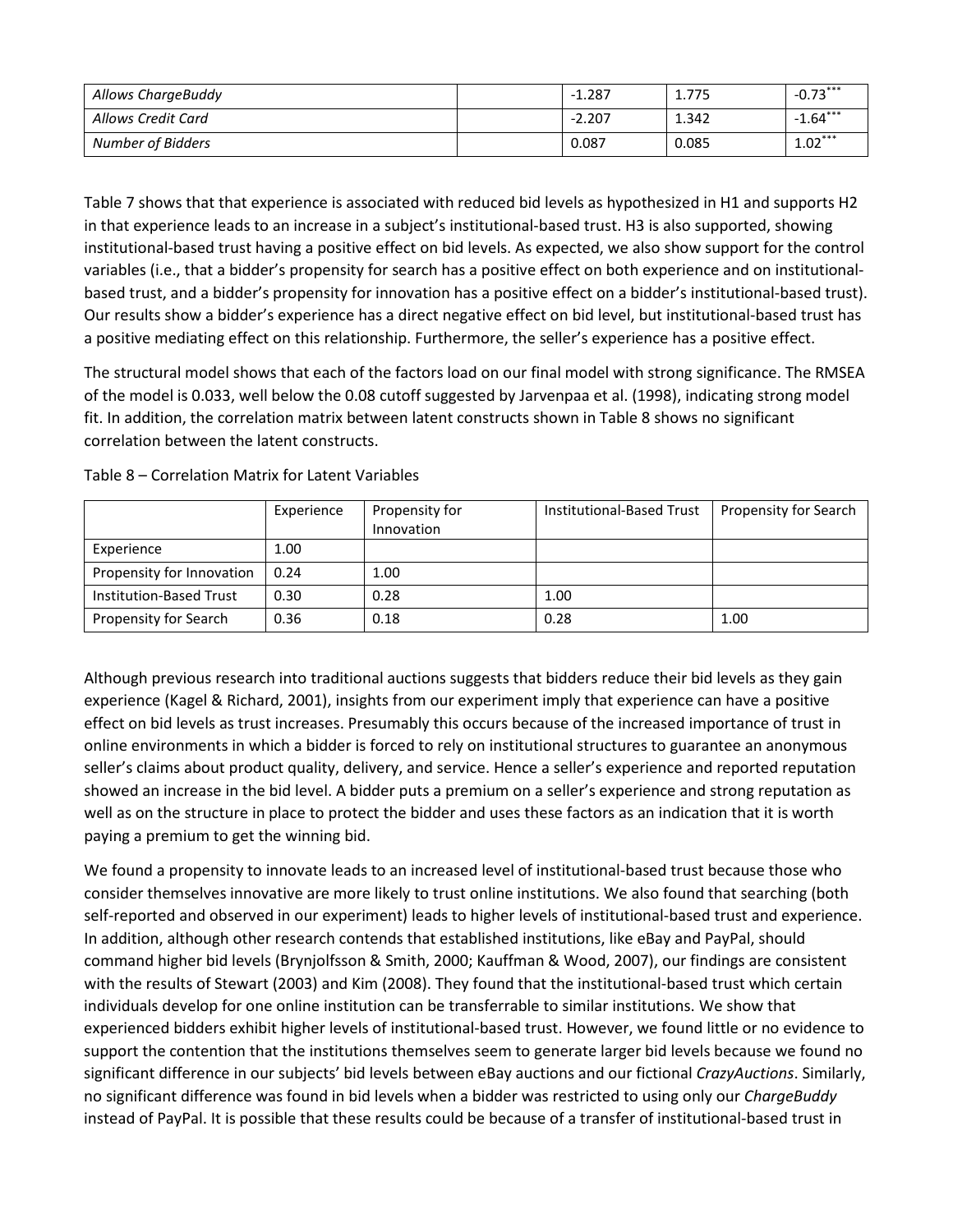which experience in any auction can translate to higher institutional-based trust in all auction house institutions. However, more research is needed in this area before such statements can be made conclusively. We urge future research to more closely examine the effect that brand name marketplaces have on prices and bid levels by using similar experiments to simulate real-world auctions rather than self-reporting of the importance of brand name. Note, however, that escrow is significant, thus indicating that although trust in standard institutional practices may be transferred to similar institutions, explicitly providing additional institutionalbased services, like escrow, may lead to higher bid levels.

From the two studies, we have posited that bidding learning is initially very low and that the proposed trusting behavior is low in online environments but will increase with experience. Nevertheless, it stands to reason that eventually trust will be developed to a point beyond which further experience will have little impact on the trust level and its effect on a bidder's bid levels. It also stands to reason that experience will continue to increase bidders' skills as more participants enter an auction. Thus, the levels of bidding skills will continue to increase even after institutional-based trust levels off. Hence, bidders with a relatively high level of experience appear to establish a sufficient level of institutional-based trust and thus appear to be able to win auctions at lower bid levels. This is consistent with research findings by Easley, Wood, and Barkataki (2010) that bidders gravitate toward more profitable bidding strategies as their experience increases.

#### Overall Analysis

The results shown in Table 3 and Figure 2 demonstrate a nonmonotonic relationship between experience and bid levels. As new customers enter an electronic market, the prices they are willing to pay are reduced, which is consistent with the low level of initial trust predicted by trust theory (McKnight et al., 2002). As such, on average, electronic market retailers will not be able to charge as much as traditional retailers, despite more convenience and better price information, until the lack of trust is overcome. Then, as buyers become used to online environments and gain experience with successfully completed transactions, we theorize that buyers place more trust in the online auction market structure. This familiarization and subsequent trust then result in higher bid levels for an item, but this situation is short-lived because these sane buyers soon start to demand lower prices as they become experienced in searching out bargains.

Because we incorporated theories of trust and experience, our results differ from those in traditional auctions as reported by Kagel and Richard (2001). We believe this difference is explained by an intrinsic difference in information flow between traditional (offline) auctions and online auctions. In traditional auctions, trust may not be as important to bidders. Often, the item is viewable and can be inspected before the bidding begins. Conversely, in online auctions, a bidder must rely on a seller's word about the quality of the item, delivery times, etc. From previous discussion on the degree of information asymmetry, if a seller is not forthcoming with certain information or does not deliver the item as promised, the buyer must rely on structural guarantees provided by the institution (penalties, reputational repercussions, information for lawsuits, etc.) for restitution. Thus, although traditional auction research shows that experience has a negative effect on bid levels, Figure 2 shows this effect is not nearly as clear-cut in online auctions and at lower levels of bidder experience additional experience leads to a willingness to pay more for an item.

These findings have design implications. The results emphasize the importance for sellers to seek out institutions with an established user base; it is equally important that institutions convey to bidders the institutional-based structures that inspire bidders to trust the institution. In addition, although sellers typically pay the commissions on transactions to an auction house, auction houses can increase their profitability by designing auctions with incentives for repeat experienced buyers. Our results also indicate that auction houses can engender more trust from buyers by encouraging buyers to also sell items in online auctions.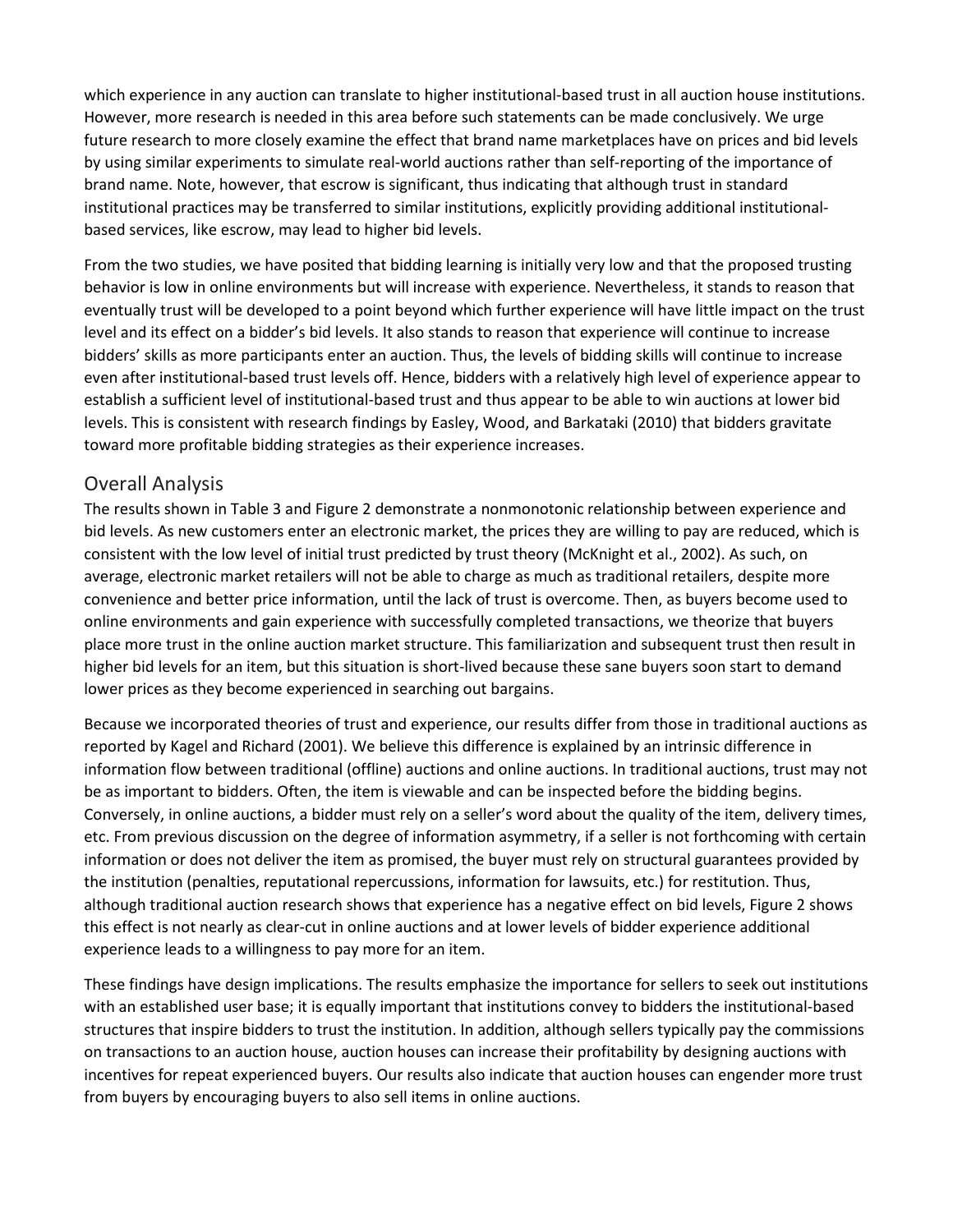# Conclusion

This paper examines the interplay of institutional-based trust and its effects on auction bid levels. It also examines the separate effects on bid levels of selling and bidding experiences. To perform our research, we used actual auction data to analyze the winning bids in our field study data. We staged an experiment in which subjects entered bids for the same auction item and conducted a survey to gather information about the subjects. Multiple research methods allowed us to make many contributions. Our results show a direct negative effect between winning bid levels and experience, indicating — as has been shown in traditional offline auctions — that bidders become better at bidding as their experience increases. However, we also show that in online auctions institutional-based trust mediates the relationship between experience and bid level, making untrusting bidders deeply discount their bids until they develop sufficient institutional-based trust. Taken together, these results demonstrate a conflicting effect of experience on bid levels: The effect of experience on bids is significantly positive at low levels of experience and nondescript at middle ranges of experience; presumably the lack of significant effect at the middle ranges reflects a period during which the trust is being developed that eventually increases willingness to pay. However, as a bidder's experience continues to increase, the heightened skills at finding the best bargains decreases that bidder's willingness to pay. Consequently, experience becomes negatively significant at high levels of experience.

We found that inexperienced bidders tend to greatly discount their bid amounts. However, as they gain more experience, their level of institutional-based trust increases and leads to higher bid levels. This is contrary to what research has shown in traditional auctions (e.g. see Ball, Bazerman, & Carroll, 1991; Dyer & Kagel, 1996; Kagel & Richard, 2001). We also found that both personal experience and viewing other successful transactions appear to have a strong effect on building institutional-based trust. Nevertheless, the existence of a brand-name institution appears to have little or no effect on institutional-based trust. Although we suspect bidders may be attracted to brand names, exploration of that suspicion is beyond the scope of this study. However, whatever the answer may be about initial attraction, our results show that once bidders arrive at an auction site, their bid levels apparently are unaffected by the existence of a brand name.

Our findings support a contention that bidders develop institutional-based trust at moderate levels of bidder experience, but the ability to win auctions with the lowest bids comes at relatively high levels of experience. Previous research shows that in traditional offline auctions inexperienced bidders tend to overbid (Ball et al., 1991; Dyer & Kagel, 1996; Kagel & Richard, 2001). Our results show that in an online environment trust becomes a more salient factor than in traditional offline environments. The absence of trust online provokes the opposite reaction, in which inexperienced bidders tend to bid less than those with more experience and thus avoid transactions that more experienced bidders would find profitable. We posit that this result is because of the large degree of information asymmetry in online environments and that this asymmetry is less pronounced in the traditional offline marketplace. The online information imbalance can permit a seller to mask personal or product characteristics that buyers in "bricks-and-mortar" environments would be likelier to discover in viewing products and talking to sellers. This information asymmetry has been discussed in previous research in electronic markets (Ba & Pavlou, 2002; Dellarocas & Wood, 2008), but we believe our results distinctly and sharply delineate this difference between online and traditional environments.

#### Limitations and Future Research

This research has limitations that call for further investigation. First, our research only applies to public valuation auctions in which bidders tend to share some sort of criteria for valuation and should not be applied to private value auctions in which users develop their own valuation. We used rare coins in our field study because coin collectors and dealers either purchase for resale (making the auction, by definition, a public valuation auction) or have access to external information sources that describe what a specific rare coin should be worth. Although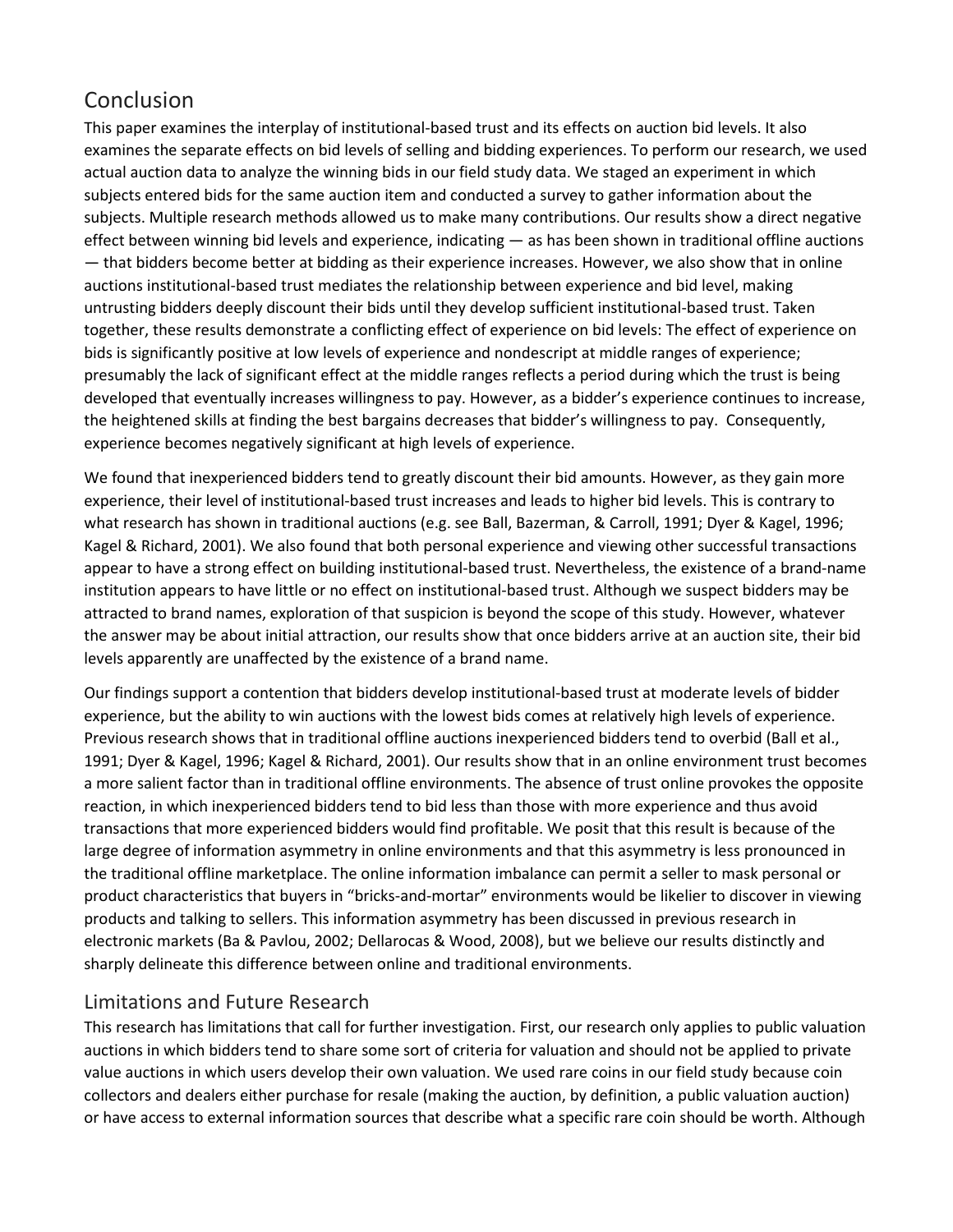we used a technological device for our experiment that generates similar results, we encourage future researchers to examine institutional-based trust in other online domains. Further, because we studied transactions that are exclusively online, our results are more generalizable to the online community than to the general population.

One limitation of our study is that we only observed winning bid levels on eBay auctions. We were unable to observe losing bids and discern how much a bidder learns through making both winning and losing bids. Another limitation of our field study is that comments were not left for every transaction. Moreover, it is possible that bidders can establish different identities, thereby masking their experience levels. Based on a Monte Carlo simulation conducted outside of this research, such behavior will lead to understated significance levels at the upper end; thus, although we did find significance, the results of experience in decreasing bid levels may be even stronger than we have indicated.

We assumed in our field study that bidders who distrust an online auction will cease to bid there. We also assumed that online survey participants with more experience in auctions gained that experience because of positive reinforcement. Although this is not necessarily true, our results bear out that those with more experience tend to bid higher, giving support to this contention.

For our latent constructs, we relied on self-reporting by the respondents. Researchers point out that reliance solely on survey responses can result in common method bias (CMB) in which, in our case, a respondent can misreport propensity to innovate, experience, or trust. Researchers lack consensus on the importance of CMB. Some argue its effect is trivial or insignificant (Crampton & Wagner, 1994; Meade, Watson, & Kroustalis, 2007; Spector & Trantenberg, 2011). Others contend CMB can significantly affect results (Burton-Jones & Straub, 2004; P. M. Podsakoff, MacKenzie, Lee, & Podsakoff, 2003). To alleviate some of the potential CMB, we incorporated an experiment with our survey that permitted us to observe respondents' bid levels instead of using their selfreported bid levels, and we also used observed search patterns in conjunction with reported search habits. However, the nature of our experiment required some simplicity, and test fatigue was a concern. Thus, the remaining constructs were determined solely by using survey responses.

We used cross-sectional data for this research. Within that cross-sectional data, respondents (in the survey) and auction participants (in the field study) have experience levels. As such, we cannot state definitively that an individual develops trust as he or she gains experience, but only that individuals with more experience tend to have more trust, which is a weaker statement. Consequently, our results are not quite as powerful as could be achieved with longitudinal data. But our results are indicative and suggestive that future research could show that as a single individual develops experience, that individual develops trust. We call for future research using longitudinal data within a field study to examine changes in bid levels as an individual bidder gains experience.

Although we did not examine electronic markets other than online auctions, our results may extend to other forms of electronic commerce. We call for more examination of nonauction environments in which institutionalbased trust can affect a buyer's willingness to pay. Our study has implications for managers as well; it may be profitable for them to take steps to quickly establish trust and then cater to customers who have recently developed trust.

In addition, we recognize that the theories we rely upon are based on valuations that are affiliated with other bidders, so that one bidder's valuation of a coin is often similar to another bidder's valuation of the same coin (this is often referred to as a "common valuation," and does not indicate identical valuation, but rather correlated valuation based on outside factors, such as market valuation). Previous empirical research shows that bidders do indeed have affiliated values in rare coin online auctions (Bajari & Hortacsu, 2003; Easley et al., 2010), probably because of several factors, including the potential for resale (which is always considered a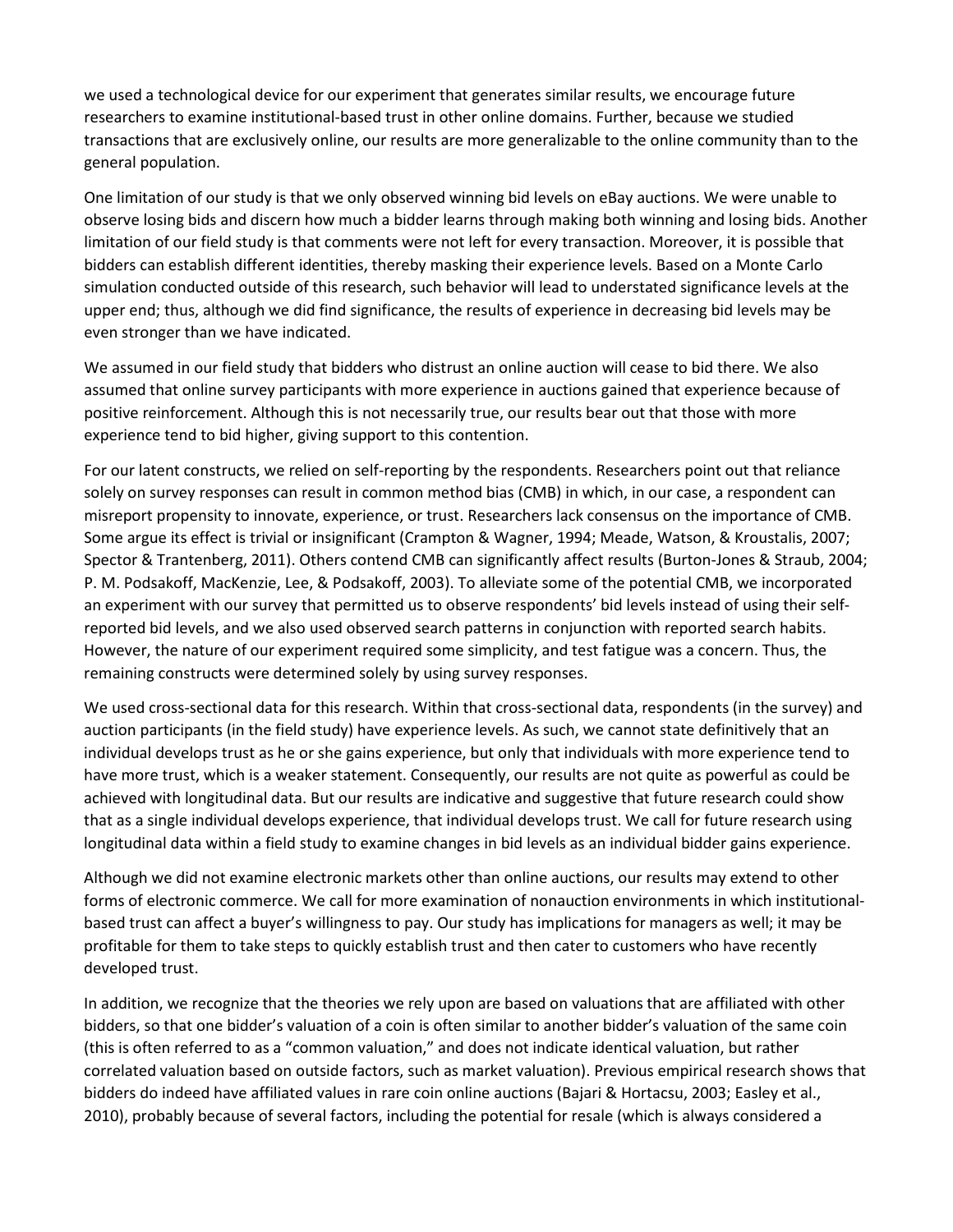common valuation) and the existence of numerous pricing guides available at coin shops, drugstores, groceries, and newsstands. In addition, we designed our experiment to elicit common valuation by suggesting that there is a "right bid" for the bidders to bid rather than the bidders trying to add the product to their own collections. However, although we agree with previous empirical research on this topic, we recognize that wildly differing personal valuations of the same rare coin would reduce the generalizability of our findings, and so we limited our research to specific coins (denomination, year, place of mint, mint marks, and condition) that were sold at least five times during the period of this study. This allows bidders to at least review past auction and auction bid levels.

In summary, our research makes several important contributions to the online trust and auction literature. First, we demonstrate how online and traditional offline auctions are intrinsically different. Research shows that inexperienced bidders in traditional (offline) auctions tend to overbid, whereas our research shows that inexperienced bidders in online auctions tend to underbid. Second, our results show that the effect of experience is nonmonotonic—inexperienced bidders under bid and moderately experienced bidders tend to bid higher, but bidders with the highest levels of experience bid lower than moderately experienced bidders. Third, our research identifies the lack of institutional-based trust as a possible explanation for this conflicting effect of experience. On the one hand, the lack of trust in the online auction market structure underlies inexperienced bidders' low bids. On the other hand, bidders with more experience appear to develop more institutional-based trust over time, which leads to a willingness to bid higher. However, once institutional-based trust is fully developed and its impact levels off, experienced bidders seem to acquire additional skills that allow them to find better deals. Thus, these highly experienced bidders bid at lower levels than moderately experienced bidders.

## References

- Agag, G. M., & El-Masry, A. A. (2016). Why do consumers trust online travel websites? Drivers and outcomes of consumer trust toward online travel websites. Journal of Travel Research, https://doi.org/10.1177/0047287516643185.
- Agarwal, R., & Prasad, J. (1998). A Conceptual and Operational Definition of Personal Innovativeness in the Domain of Information Technology. Information Systems Research, 9(2), 204–215. http://doi.org/10.1287/isre.9.2.204
- Anderson, J. C., & Gerbing, D. W. (1988). Structural equation modeling in practice: A review and recommended two-step approach. Psychological Bulletin, 103(3), 411.
- Ba, S., & Johansson, W. C. (2008). An exploratory study of the impact of e-service process on online customer satisfaction. Production and Operations Management, 17(1), 107–119.
- Ba, S., & Pavlou, P. A. (2002). Evidence of the effect of trust building technology in electronic markets: Price premiums and buyer behavior. MIS Quarterly, 243–268.
- Ba, S., Whinston, A. B., & Zhang, H. (2003). Building trust in online auction markets through an economic incentive mechanism. Decision Support Systems, 35(3), 273–286.
- Bajari, P., & Hortacsu, A. (2003). The winner's curse, reserve prices, and endogenous entry: Empirical insights from eBay auctions. RAND Journal of Economics, 329–355.
- Ball, S. B., Bazerman, M. H., & Carroll, J. S. (1991). An evaluation of learning in the bilateral winner's curse. Organizational Behavior and Human Decision Processes, 48(1), 1–22.
- Bapna, R., Goes, P. B., & Gupta, A. (2001). Insights and analyses of online auctions. Commun. ACM, 44(11), 42– 50.
- Bhattacherjee, A. (2002). Individual trust in online firms: Scale development and initial test. Journal of Management Information Systems, 19(1), 211–241.
- Blau, P. M. (1964). Exchange and power in social life. Transaction Publishers.
- Bollen, K. (1983). A.(1989). Structural equations with latent variables. New York: John Wiley, 19891, 612–21.
- Brynjolfsson, E., & Smith, M. D. (2000). Frictionless commerce? A comparison of Internet and conventional retailers. Management Science, 46(4), 563–585.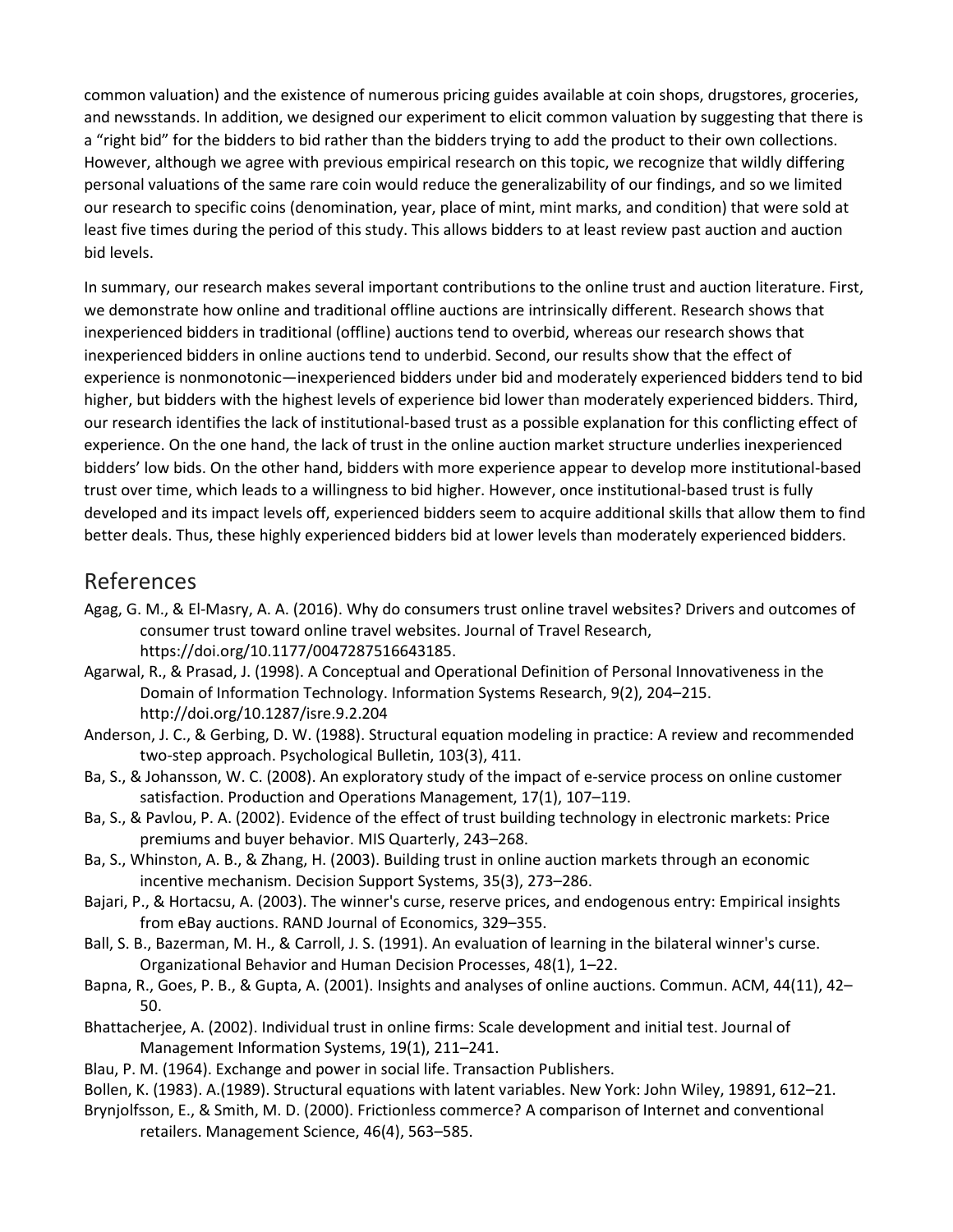Burton-Jones, A., & Straub, D. W. (2004). Minimizing method variance in measures of system usage. Proceedings of the Southern Association for Information Systems (SAIS), 336–342.

Crampton, S. M., & Wagner, J. A. (1994). Percept-percept inflation in microorganizational research: An investigation of prevalence and effect.

Darr, E. D., Argote, L., Epple, D. (1995). The acquisition, transfer, and depreciation of knowledge in service organizations: Productivity in franchises. Management Science 41(11), 1750-1762.

Dellarocas, C., & Wood, C. A. (2008). The sound of silence in online feedback: Estimating trading risks in the presence of reporting bias. Management Science, 54(3), 460–476.

Dyer, D., & Kagel, J. H. (1996). Bidding in common value auctions: How the commercial construction industry corrects for the winner's curse. Management Science, 42(10), 1463–1475.

Easley, R. F., Wood, C. A., & Barkataki, S. (2010). Bidding patterns, experience, and avoiding the winner's curse in online auctions. Journal of Management Information Systems, 27(3), 241–268.

eBay. (2017, January 24). eBay Inc. Reports Fourth Quarter and Full Year 2016 Results - eBay Inc. Retrieved March 17, 2017, from https://investors.ebayinc.com/releasedetail.cfm?ReleaseID=1009166

- Fornell, C., & Larcker, D. F. (1981). Evaluating structural equation models with unobservable variables and measurement error. Journal of Marketing Research, 18(1).
- Galletta, D. F., Henry, R. M., McCoy, S., & Polak, P. (2006). When the wait isn't so bad: The interacting effects of website delay, familiarity, and breadth. Information Systems Research, 17(1), 20–37.

Gefen, D., Karahanna, E., & Straub, D. W. (2003). Trust and TAM in Online Shopping: An Integrated Model. MIS Quarterly, 27(1), 51–90.

Greiner, M., & Wang, H. (2007). Building consumer-to-consumer trust in e-finance marketplaces. AMCIS 2007 Proceedings, 211.

Hu, X., Lin, Z., Whinston, A. B., & Zhang, H. (2004). Hope or hype: On the viability of escrow services as trusted third parties in online auction environments. Information Systems Research, 15(3), 236–249.

Internet Crime Complaint Center. (2016). 2015 Internet Crime Report, 1–236.

Jarvenpaa, S. L., Knoll, K., & Leidner, D. E. (1998). Is anybody out there? Antecedents of trust in global virtual teams. Journal of Management Information Systems, 14(4), 29–64.

Jöreskog, K. G. (1971). Statistical analysis of sets of congeneric tests. Psychometrika, 36(2), 109–133.

Kagel, J. H., & Richard, J.-F. (2001). Super-experienced bidders in first-price common-value auctions: Rules of thumb, Nash equilibrium bidding, and the winner's curse. Review of Economics and Statistics, 83(3), 408–419.

Kauffman, R. J., & Wood, C. A. (2006). Doing their bidding: An empirical examination of factors that affect a buyer's utility in Internet auctions. Information Technology and Management, 7(3), 171–190.

Kauffman, R. J., & Wood, C. A. (2007). Follow the leader: Price change timing in Internet-based selling. Managerial and Decision Economics, 679–700.

Kim, D. J. (2008). Self-perception-based versus transference-based trust determinants in computer-mediated transactions: A cross-cultural comparison study. Journal of Management Information Systems, 24(4), 13–45.

Kim, D., & Benbasat, I. (2009). Trust-assuring arguments in B2C e-commerce: impact of content, source, and price on trust. Journal of Management Information Systems, 26(3), 175–206.

Lambert, Z. V. (1972). Price and choice behavior. Journal of Marketing Research, 35–40.

Levin, I. P., Louviere, J. J., Schepanski, A. A., & Norman, K. L. (1983). External validity tests of laboratory studies of information integration. Organizational Behavior and Human Performance, 31(2), 173–193.

Lewicki, R. J. (1995). Trust in relationships: A model of trust development and decline, Ed Bunker and Rubin, Conflict and Justice. San Francisco.

Lim, K. H., Sia, C. L., Lee, M. K., & Benbasat, I. (2006). Do I trust you online, and if so, will I buy? An empirical study of two trust-building strategies. Journal of Management Information Systems, 23(2), 233–266.

Lowry, P. B., Vance, A., Moody, G., Beckman, B., & Read, A. (2008). Explaining and predicting the impact of branding alliances and web site quality on initial consumer trust of e-commerce web sites. Journal of Management Information Systems, 24(4), 199–224.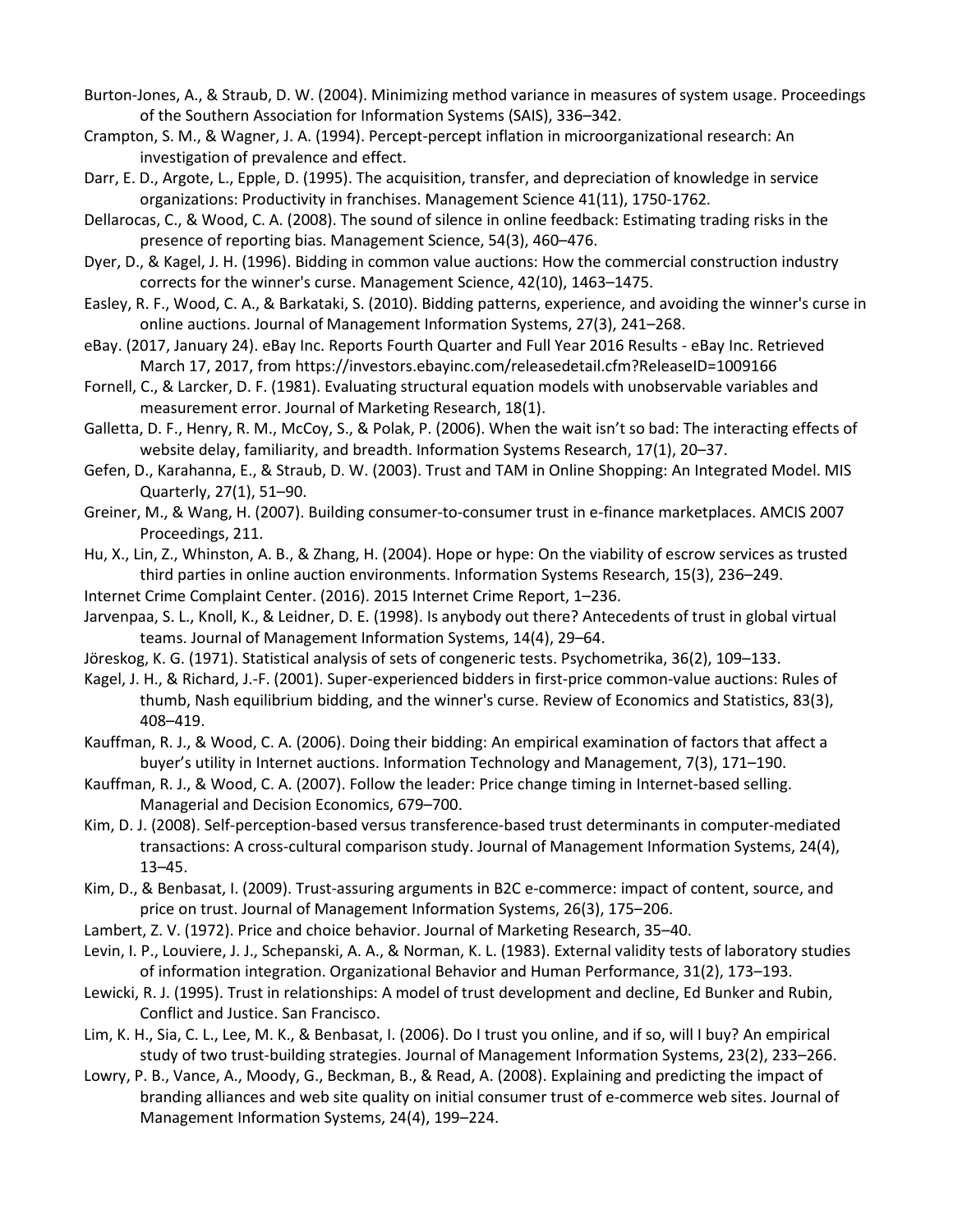Luan, J., Yao, Z., Zhao, F., & Liu, H. (2016). Search product and experience product online reviews: An eyetracking study on consumers' review search behavior. Computers in Human Behavior, 65, 420–430.

Lucking Reiley, D., Bryan, D., Prasad, N., & Reeves, D. (2007). Pennies from eBay: The determinants of price in online auctions. The Journal of Industrial Economics, 55(2), 223–233.

Luhmann, N. (1979). Trust and power. New York: John Wiley & Sons.

- McKnight, D. H., Choudhury, V., & Kacmar, C. (2002). Developing and validating trust measures for e-commerce: An integrative typology. Information Systems Research, 13(3), 334–359.
- McKnight, D. H., Cummings, L. L., & Chervany, N. L. (1998). Initial trust formation in new organizational relationships. Academy of Management Review, 23(3), 473–490.
- Meade, A. W., Watson, A. M., & Kroustalis, C. M. (2007). Assessing common methods bias in organizational research (pp. 1–10). Presented at the 22nd annual meeting of the Society for Industrial and Organizational Psychology, New York.
- Menon, A. M., Deshpande, A. D., Perri, M., III, & Zinkhan, G. M. (2003). Trust in online prescription drug information among Internet users: The impact on information search behavior after exposure to directto-consumer advertising. Health Marketing Quarterly, 20(1), 17–35.
- Meola, A. (2016). Online fraud attacks in the U.S. are growing at an alarming rate. Business Insider.
- Meyerson, D., Weick, K. E., & Kramer, R. M. (1996). Swift trust and temporary groups. Trust in Organizations: Frontiers of Theory and Research, 166, 195.
- Neter, J., Kutner, M. H., Nachtsheim, C. J., & Wasserman, W. (1996). Applied linear statistical models (Vol. 4). Irwin Chicago.
- O'Rourke, N., & Hatcher, L. (2013). A step-by-step approach to using SAS for factor analysis and structural equation modeling. SAS Institute.
- Olson, C. A., Dell'Omo, G. C., & Jarley, P. (1987). A comparison of arbitrator decision-making in experimental and field settings. Presented at the meeting of the Econometric Society, Chicago.
- Pavlou, P. A. (2002). Institution-based trust in interorganizational exchange relationships: The role of online B2B marketplaces on trust formation. The Journal of Strategic Information Systems, 11(3), 215–243.
- Pavlou, P. A., & Gefen, D. (2004). Building effective online marketplaces with institution-based trust. Information Systems Research, 15(1), 37–59.
- Pennington, R., Wilcox, H. D., & Grover, V. (2003). The role of system trust in business-to-consumer transactions. Journal of Management Information Systems, 20(3), 197–226.
- Podsakoff, P. M., MacKenzie, S. B., Lee, J.-Y., & Podsakoff, N. P. (2003). Common method biases in behavioral research: A critical review of the literature and recommended remedies. Journal of Applied Psychology, 88(5), 879.
- Ray, S., Ow, T., & Kim, S. S. (2011). Security assurance: How online service providers can influence security control perceptions and gain trust. Decision Sciences, 42(2), 391–412.
- Rese, A., & Baier, D. (2011). Success factors for innovation management in networks of small and medium enterprises. R&D Management, 41(2), 138–155.
- Ring, P. S., & van de Ven, A. H. (1994). Developmental processes of cooperative interorganizational relationships. Academy of Management Review, 19(1), 90–118.
- Robert, L. P., Denis, A. R., & Hung, Y.-T. C. (2009). Individual swift trust and knowledge-based trust in face-toface and virtual team members. Journal of Management Information Systems, 26(2), 241–279.
- Ryu, E. (2011). Effects of skewness and kurtosis on normal-theory based maximum likelihood test statistic in multilevel structural equation modeling. Behavior Research Methods, 43(4), 1066–1074.
- Shapiro, C. (1982). Consumer information, product quality, and seller reputation. The Bell Journal of Economics, 20–35.
- Shapiro, D. L., Sheppard, B. H., & Cheraskin, L. (1992). Business on a handshake. Negotiation Journal, 8(4), 365– 377.
- Spector, M., & Trantenberg, J. A. (2011, July 19). Borders Forced to Liquidate, Close All Stores. Retrieved January 1, 2014, from

http://online.wsj.com/news/articles/SB10001424052702303661904576454353768550280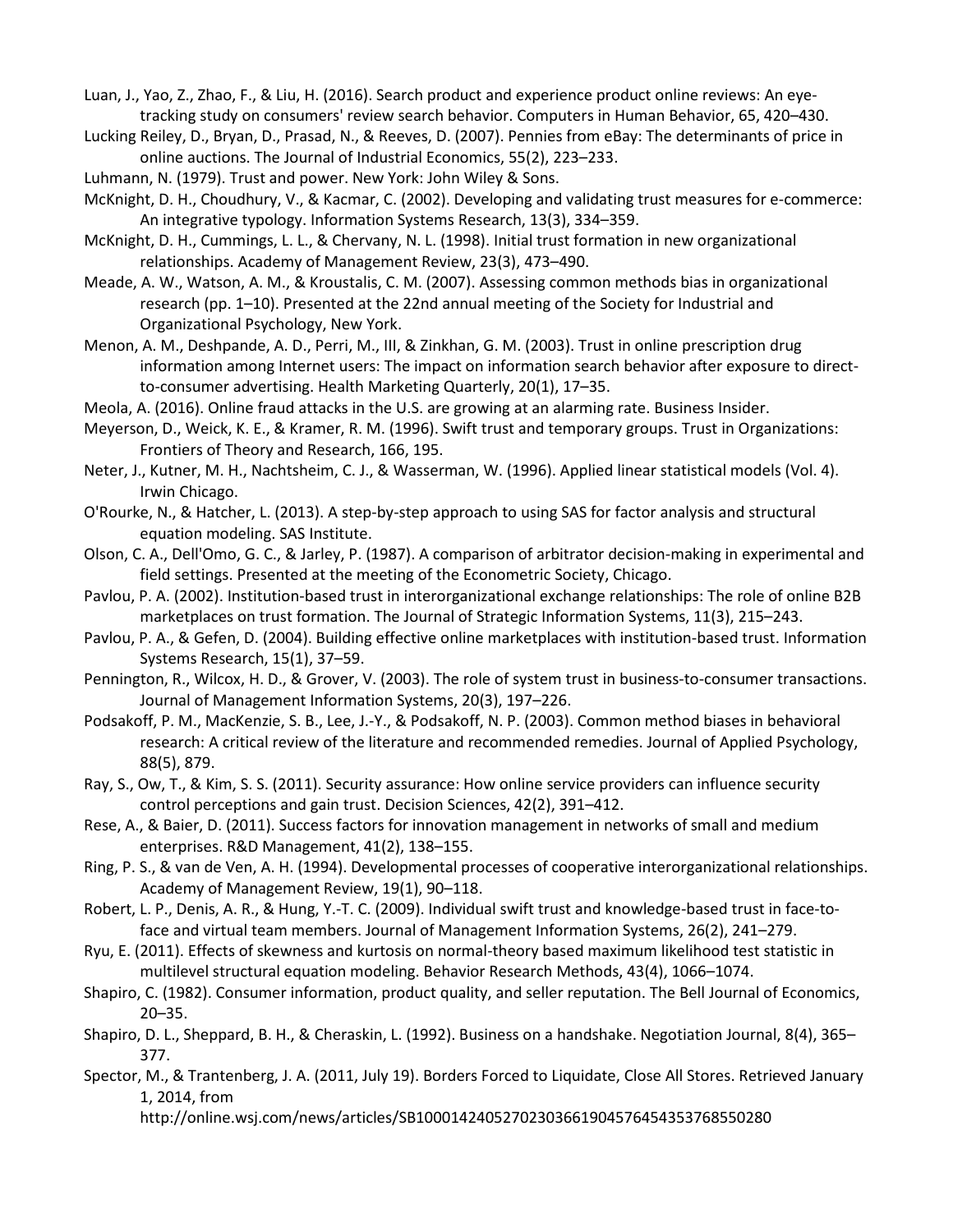- Srinivasan, K., & Wang, X. (2010). Commentary: Bidder's experience and learning in online auctions: Issues and implications. Marketing Science, 29(6), 988-993.
- Stewart, K. J. (2003). Trust transfer on the World Wide Web. Organization Science, 14(1), 5–17.
- Wang, X., & Hu, Y. (2009). The effect of experience on Internet auction bidding dynamics. Marketing Letters, 20(3), 245-261.
- Wang, L., Yeung, J. H. Y., & Zhang, M. (2011). The impact of trust and contract on innovation performance: The moderating role of environmental uncertainty. International Journal of Production Economics, 134(1), 114–122.
- Webster, J., & Trevino, L. K. (1995). Rational and social theories as complementary explanations of communication media choices: Two policy-capturing studies. Academy of Management Journal, 38(6), 1544–1572.
- Xu, G., Feng, Z., Wu, H., & Zhao, D. (2007). Swift trust in a virtual temporary system: A model based on the Dempster-Shafer theory of belief functions. International Journal of Electronic Commerce, 12(1), 93– 126.
- Zucker, L. G. (1986). Production of trust: Institutional sources of economic structure, 1840–1920. Research in Organizational Behavior

## Appendix

#### Survey Questions

In our survey, participants were asked the following 11 questions on a 7-point Likert scale in which we randomized the order of each question. The default format for each question had leftmost choice ("1" on the Likert scale) for "Strongly Disagree," the center choice ("4" on the Likert scale) for "Neutral" and the rightmost choice of "Strongly Agree" ("7" on the Likert scale).

#### *Institution-based Trust* (adapted from McKnight et al., 2002)

- Trust1: I feel assured that payment through a third-party payment service such as PayPal or ChargeBuddy protects me from fraudulent sellers.
- Trust2: Online auction sites have enough safeguards to make me feel comfortable using it to transact personal business.
- Trust3: I feel assured that legal and technological structures adequately protect me from problems on online auction sites.

#### *Propensity for Innovation* (adapted from Agarwal & Prasad, 1998)

- Innov1: Among my peers, I am usually the first to explore new information technologies.
- Innov2: If I heard about a new information technology, I would look for ways to experiment with it.
- Innov3: I like to experiment with new information technologies.

#### *Propensity for Search*

- SearchPrev: I usually examine previous auctions that sold a similar item before bidding on an item.
- SearchCurrent: I usually examine current auctions selling a similar item before bidding on an item.

#### *When gauging experience, we used a question format that differed from the Likert-type format:*

HowLong: How long have you been participating in online auctions?

• Never